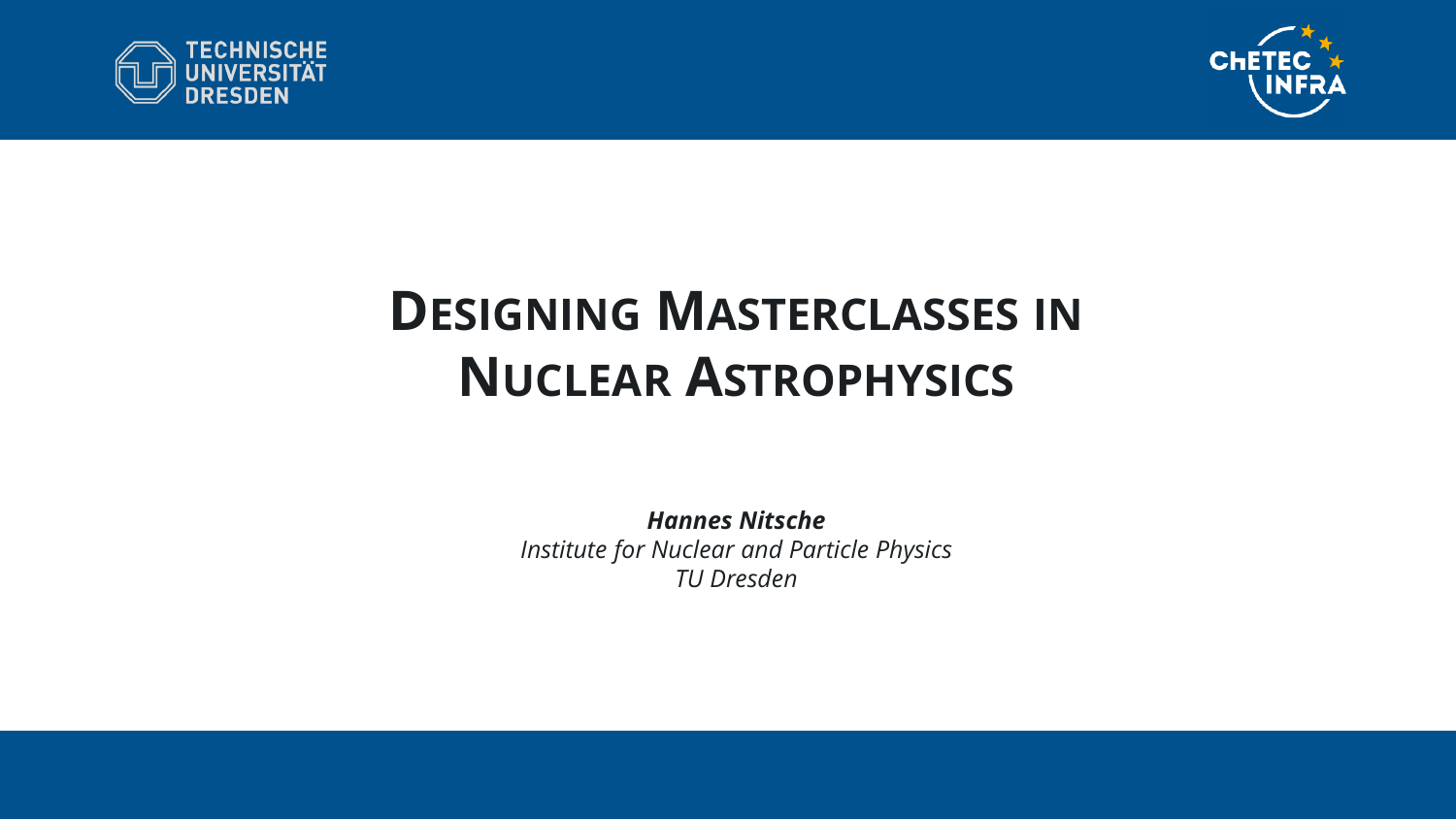#### **OVERVIEW**

- **Project Framework**
- **Nuclear Astrophysics** as Seen by a **Teacher**
- Didactic **Challenges** & **Solutions** in Reconstructing Nuclear Astrophysics
- General **Design Aspects** of the Masterclasses
- Insight into the **Content and Materials**
- **Lookout**



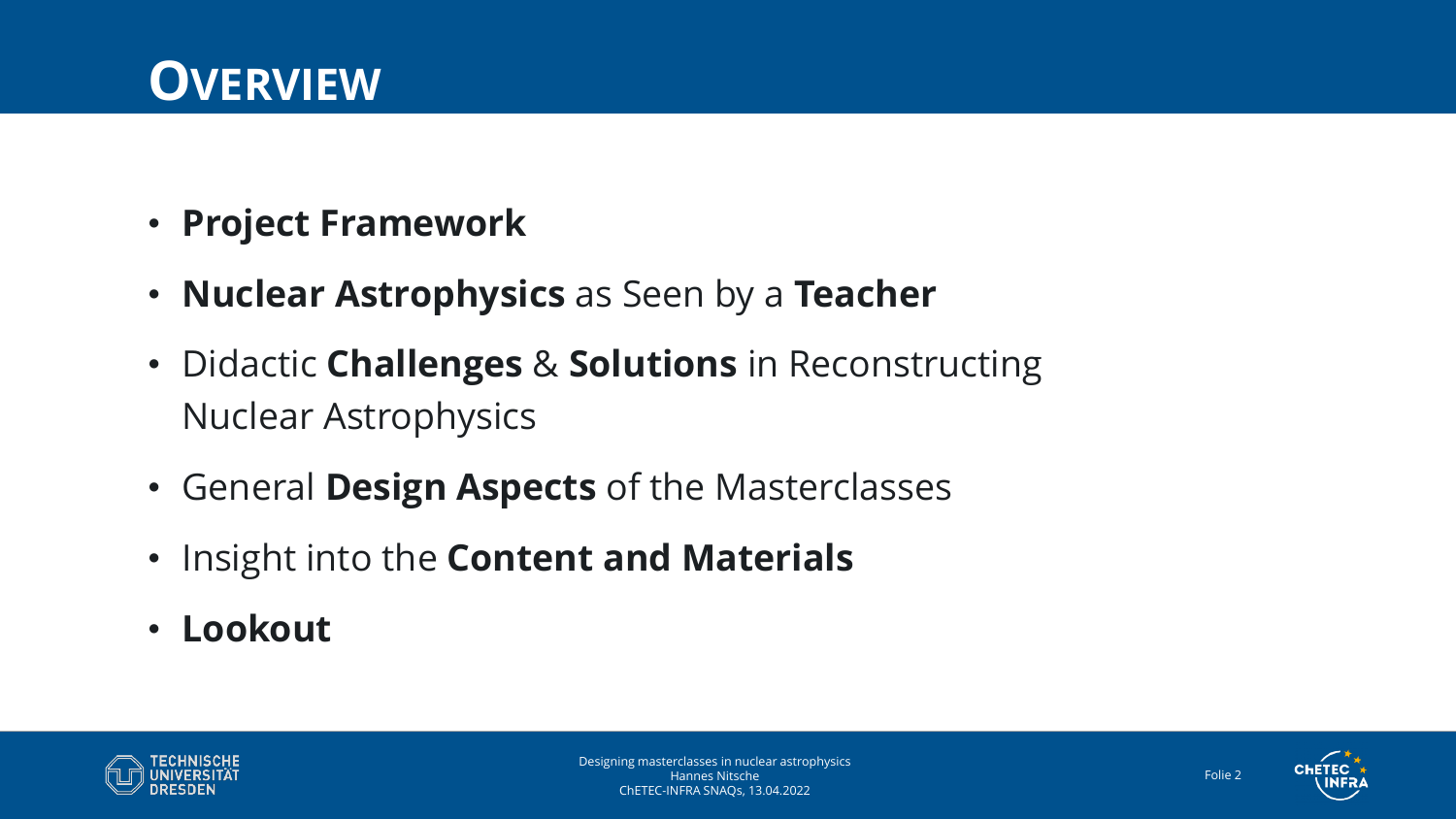### **PROJECT FRAMEWORK**

- Development of two Nuclear Astrophysics Masterclasses (Work in Progress!)
- Support by
	- Uta Bilow, Kai Zuber & Lana Ivanjek (TU Dresden)
	- Daniel Bemmerer & Simon Rümmler (HZDR)
- Currently designing the **first draft** of the first Masterclass
- Starting the **evaluation** in May 2022
- **Translation** in 11 different languages *(English, German, Spanish, Italian, Romanian, Swedish, Hungarian, Lithuanian, Catalan, Hebrew)*
- Available to multipliers in **October 2022** & October 2023



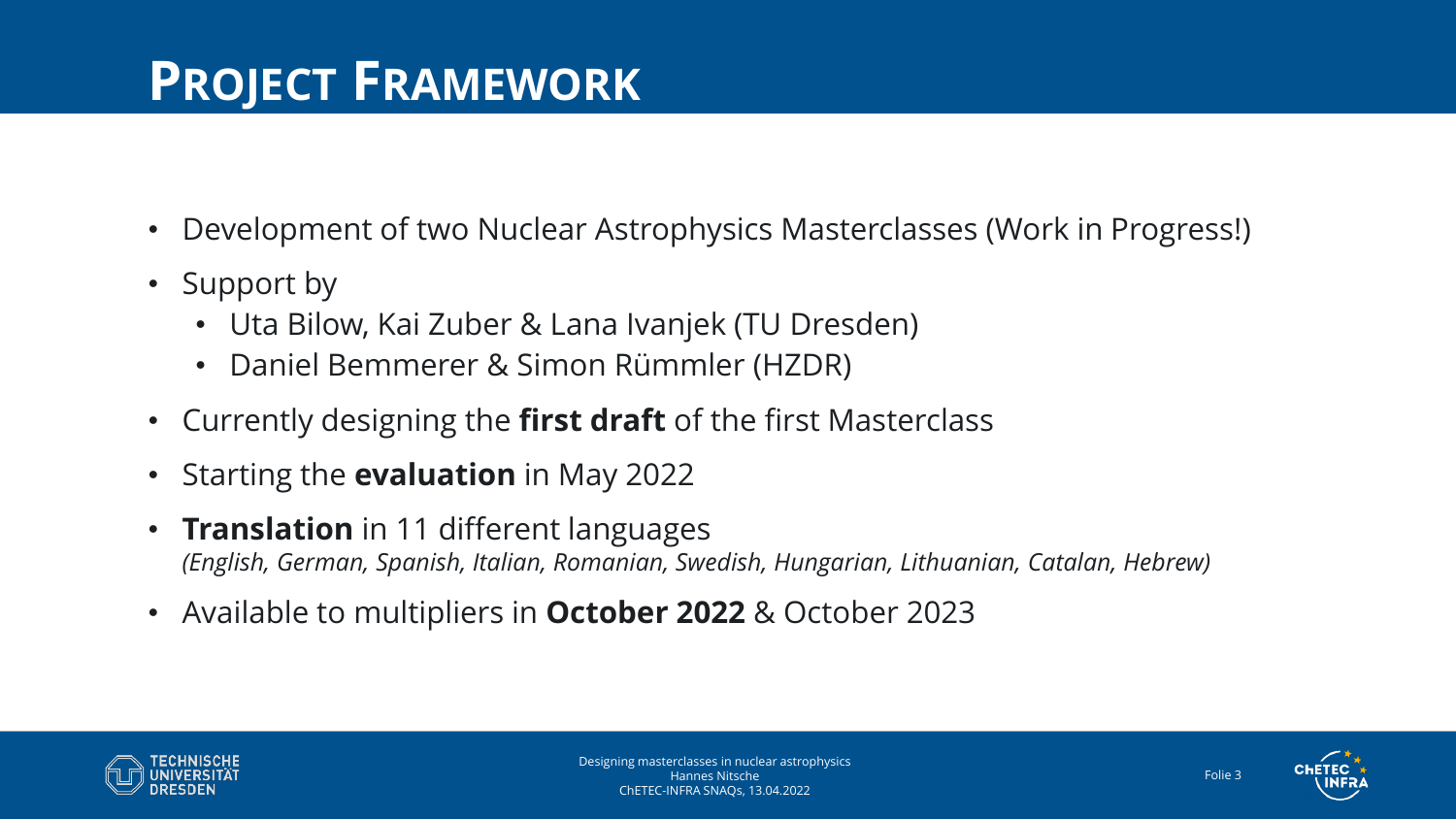#### **Structure of the Masterclass**

- Masterclass for **two days**, aiming for 2x 4h
- **Centerpiece** of the Masterclasses: Analysis & evaluation of a **physical experiment** Current Measurements carried out by nuclear physicists / Astrophysicists

#### • **Learning Goals**

- Teaching the basic principles of nuclear physics & astrophysics
- Conveying the basic idea of this science field
- Depicting how physical knowledge develops Dynamics, evolution & open questions of nuclear astrophyiscs



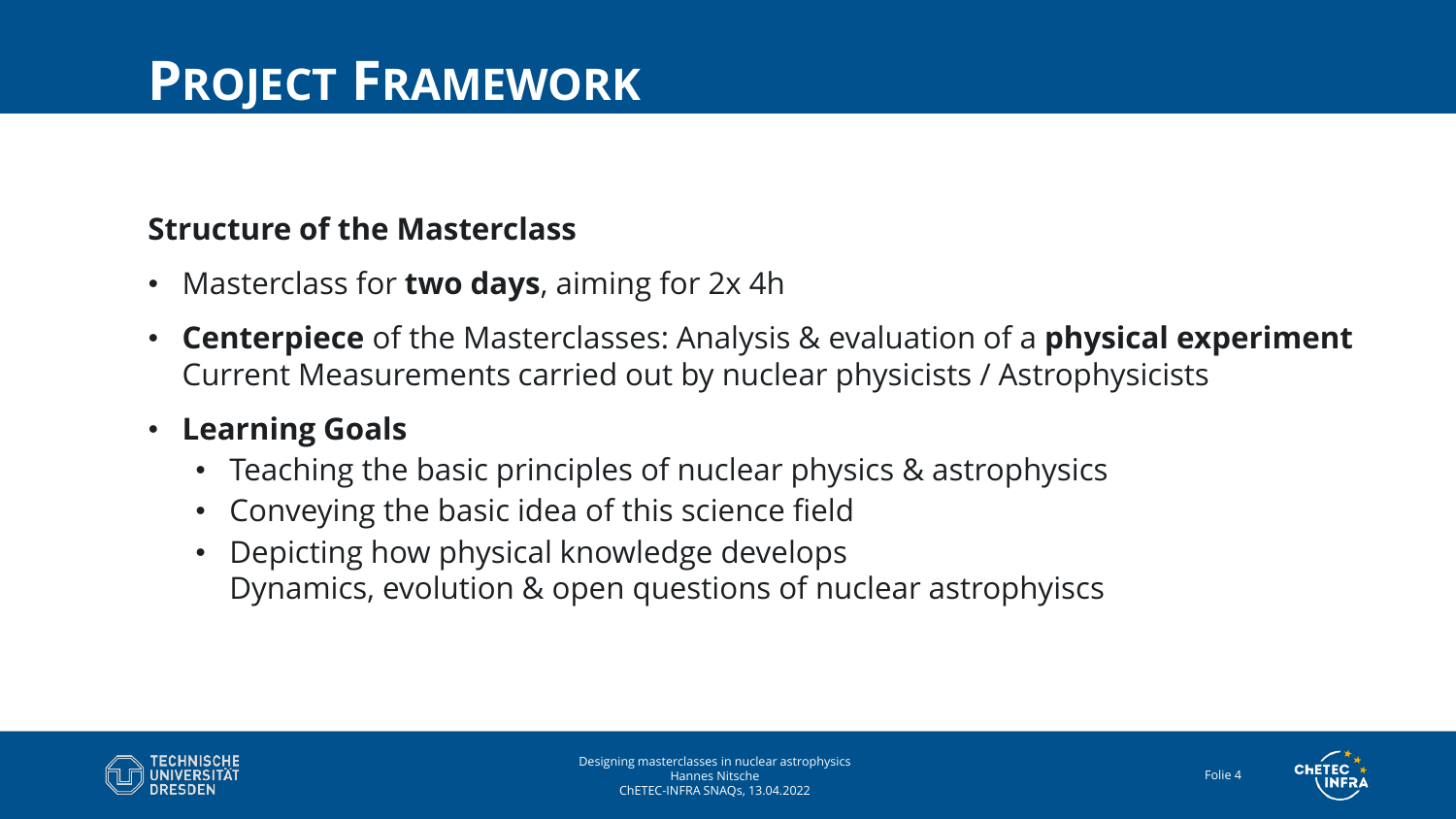

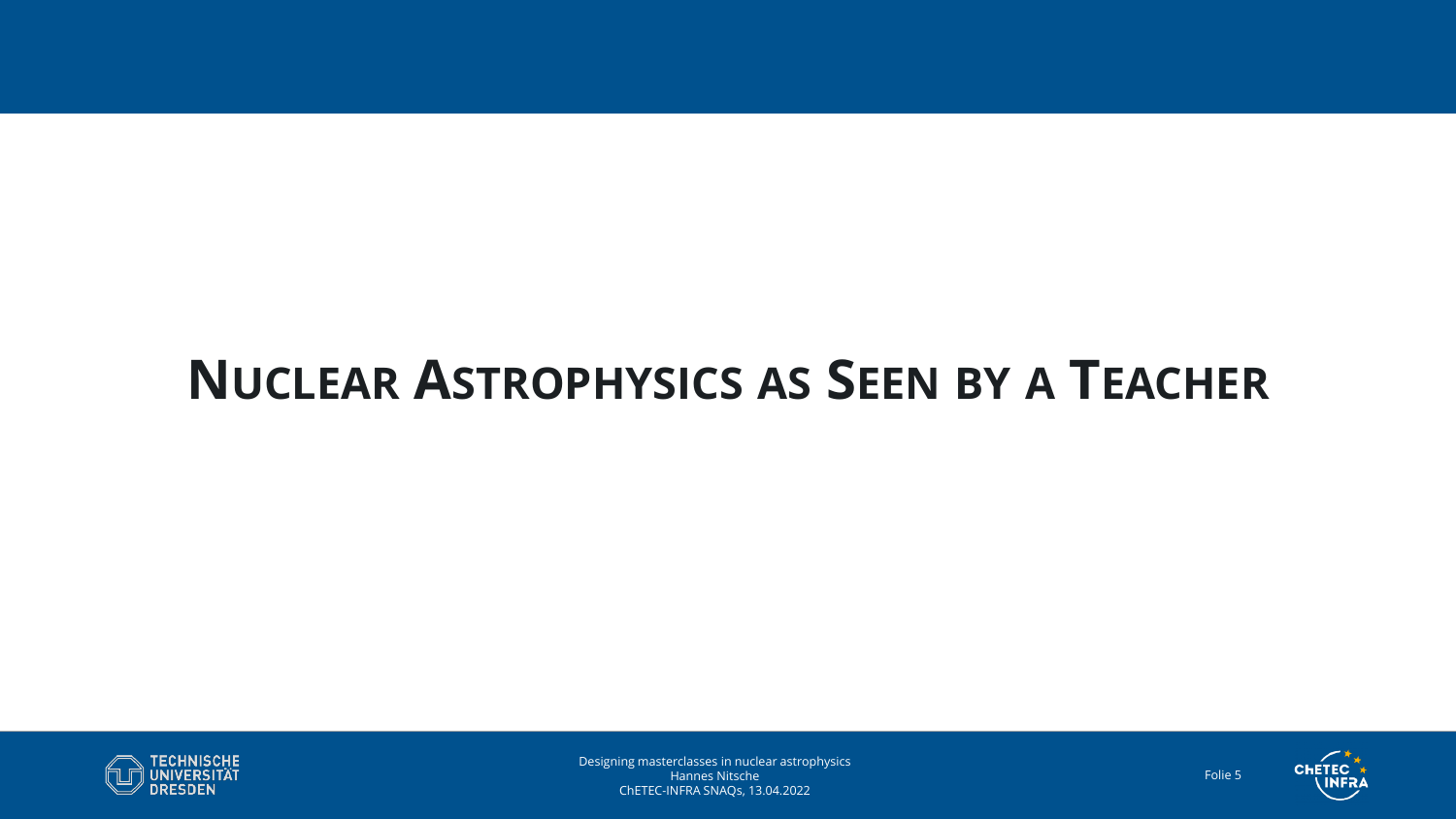



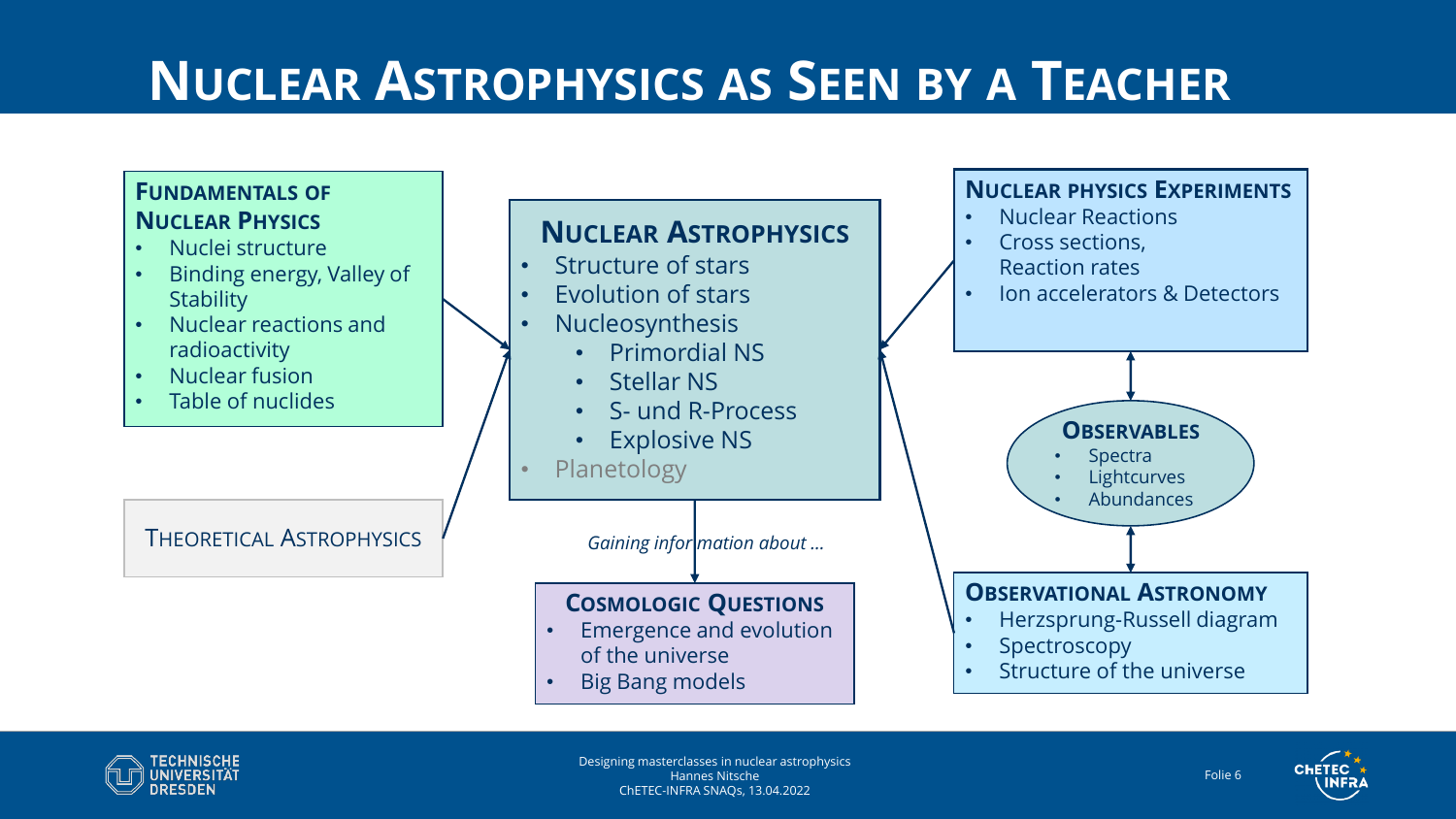#### **The science field Nuclear Astrophyics**

- Complex structure  $\rightarrow$  Necessity, to understand the basics of paired scientific fields  $\rightarrow$  Necessity of complexy reduction
- Very representative to approach **Nature-of-Science-Aspects** of physics



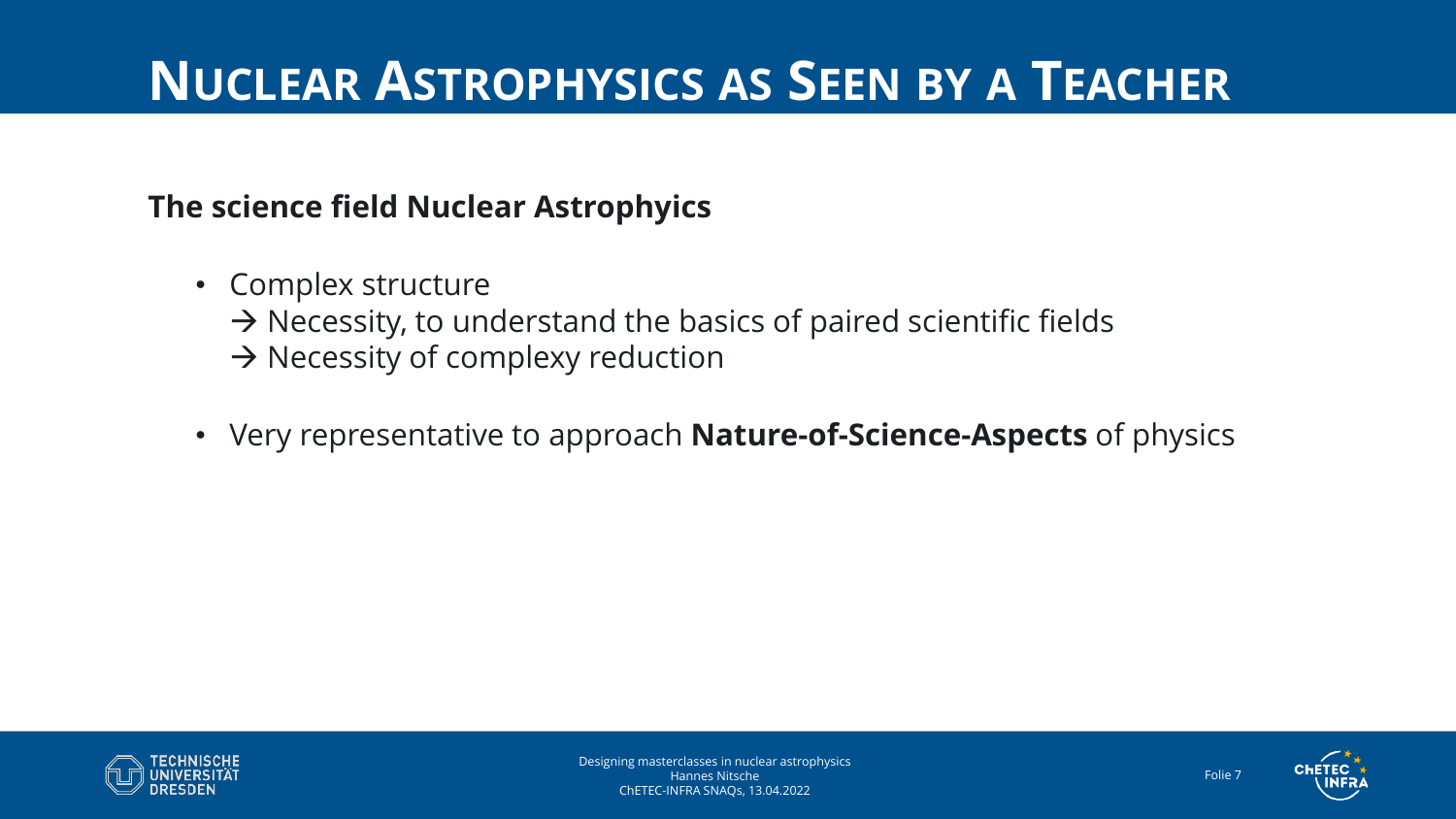#### **Nature of Science (NoS)**

- *How does Science work? What are the characteristics of Science?*
- Goal in teaching NoS: enhancing the understanding of science concepts, to enable the students to make informed decisions about scientificallybased issues.



*Mccomas & Kampourakis, 2015*





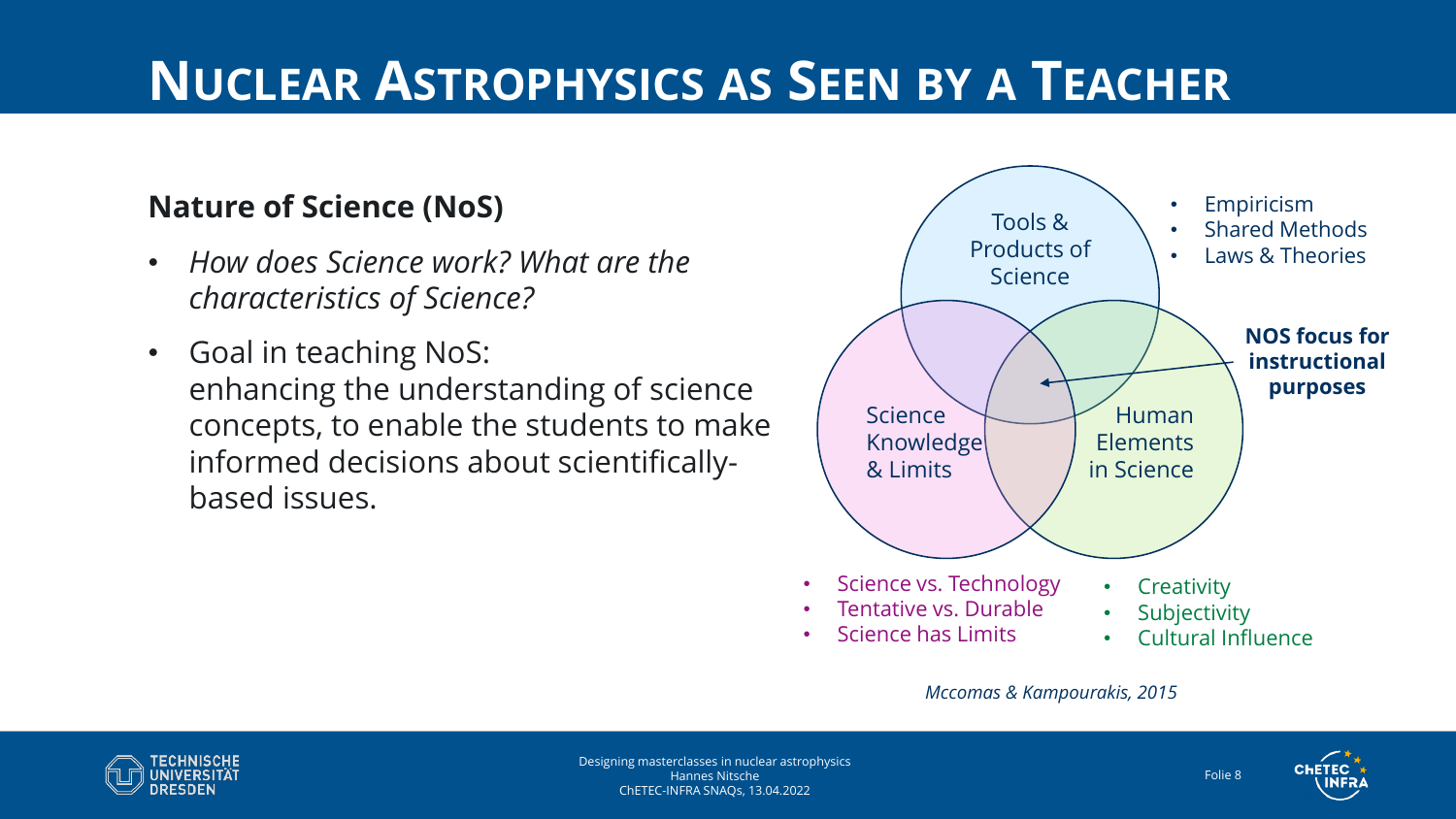#### **Nature of Science in Nuclear Astrophysics**

- Evolutionary and revolutionary developments in the History of Science → Historical development of the Concept of **Elements** and their formation
- Process of knowledge aquisition  $\rightarrow$  How can we reconstruct the physical processes in distant stars?  $\rightarrow$  Limits of Modelling those processes
- Technical and physical limits and their impact on research methods



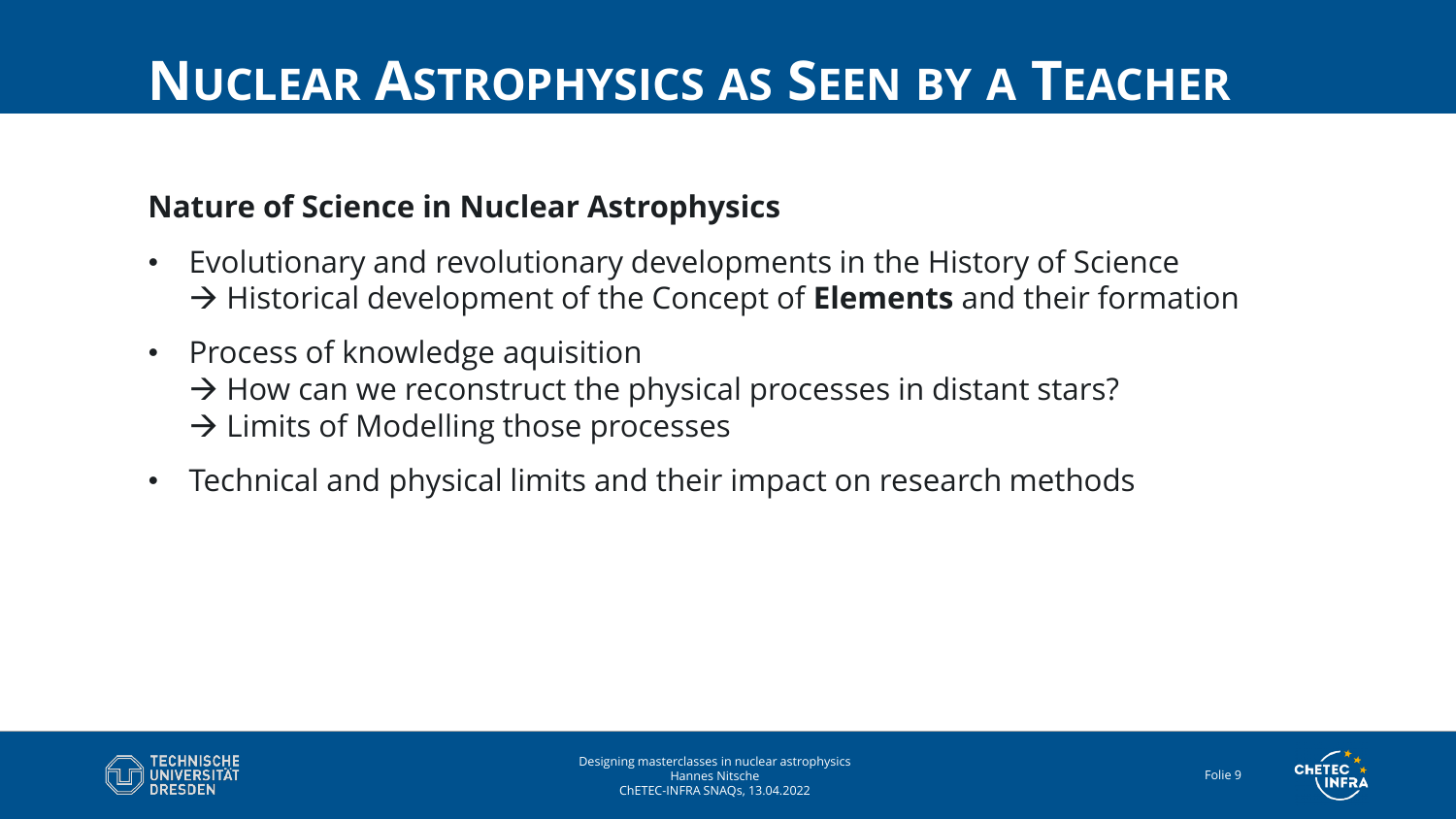# DIDACTIC **CHALLENGES & SOLUTIONS** IN RECONSTRUCTING NUCLEAR ASTROPHYSICS



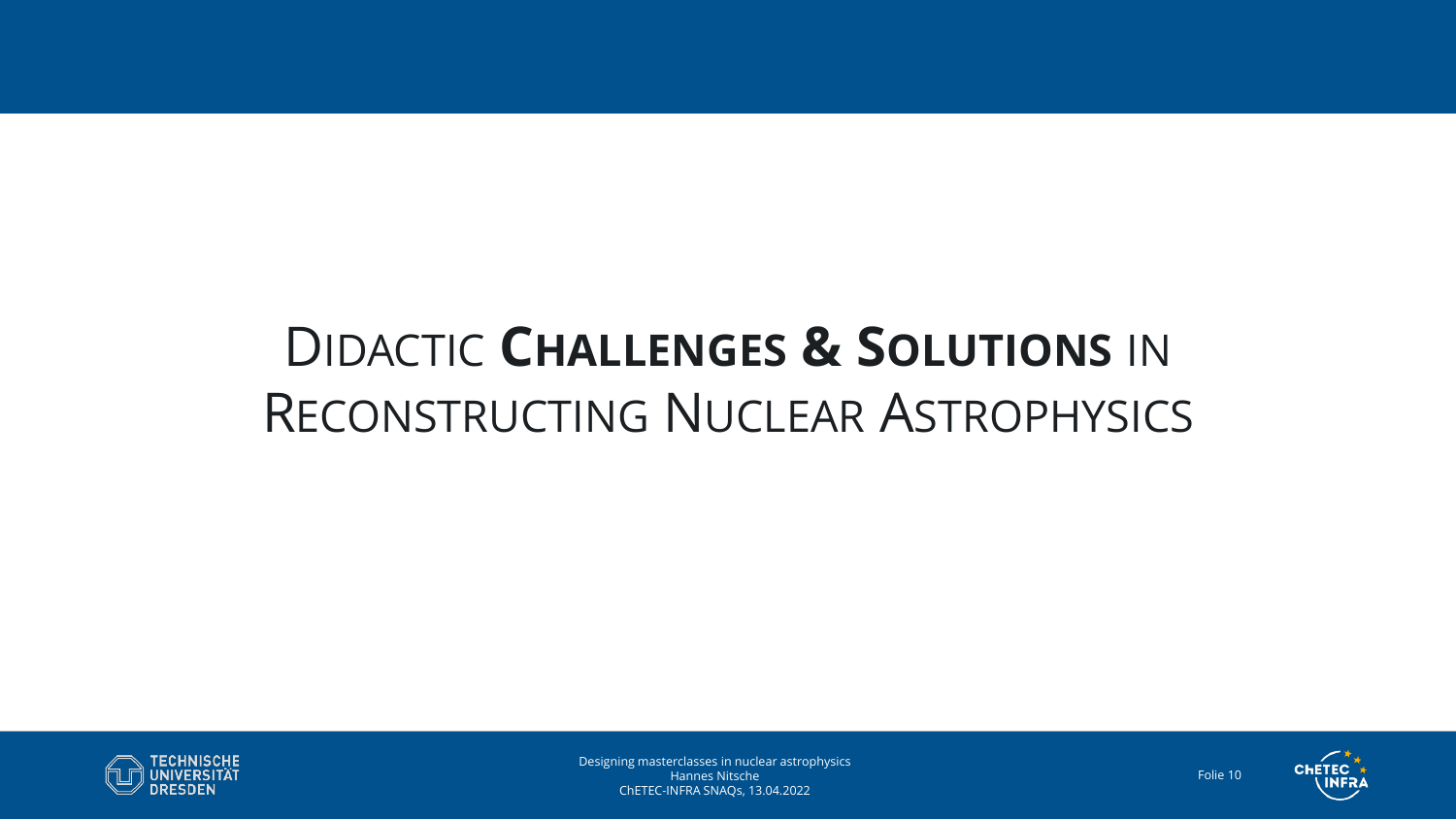#### **1. Challenge: Complexity**

Solution:

• Access to nuclear astrophyics with different Points of View





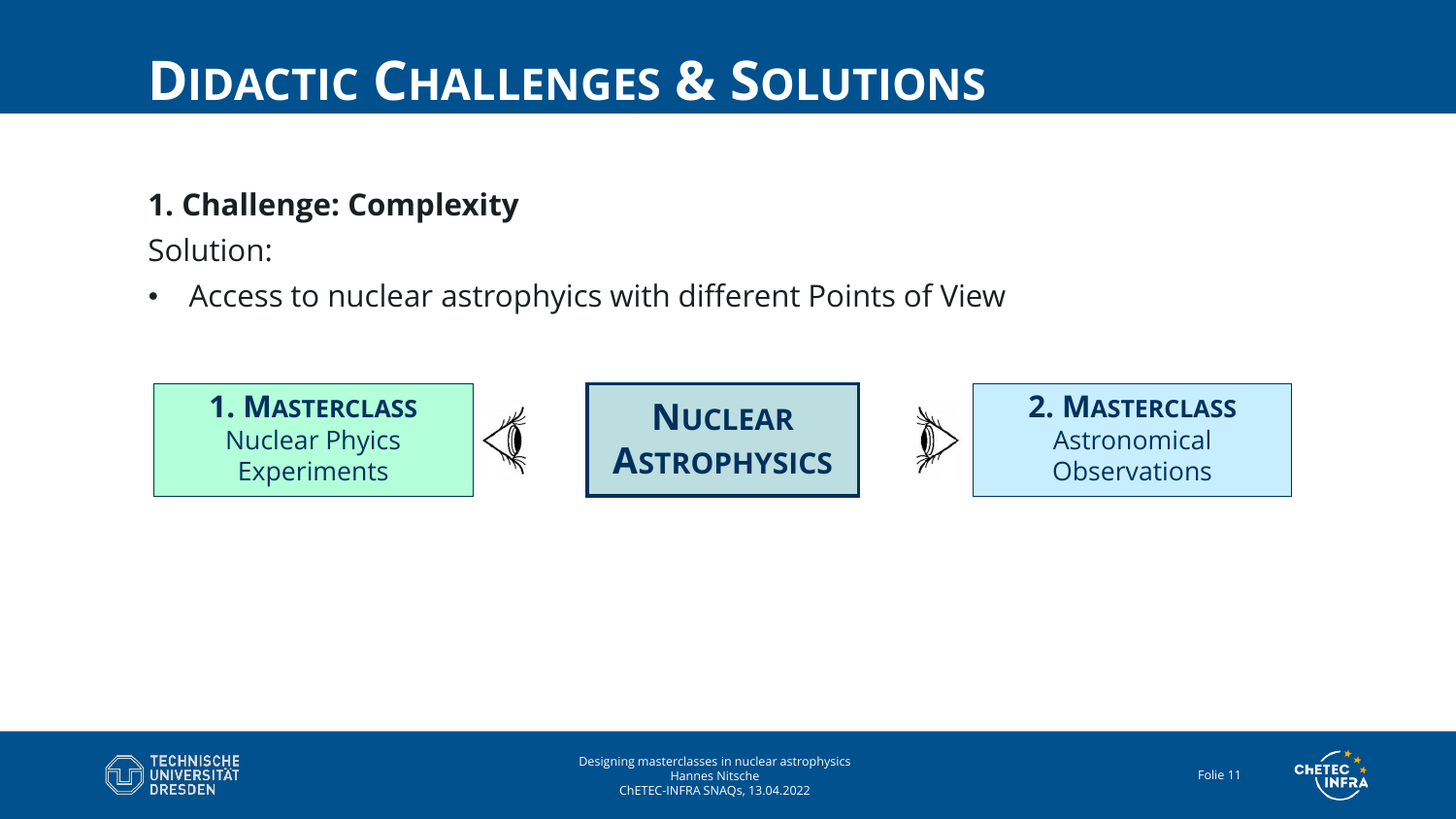#### 1. Challenge: Complexity

#### **2. Challenge: Accessability & Translatability**

Solutions:

- Masterclass available in both online and live formats
- Previous knowledge in astrophysics and nuclear physics helpful but not mandatory
- Reducing the content to everything thats necessary, to understand the analysis and conclusion of the experiment



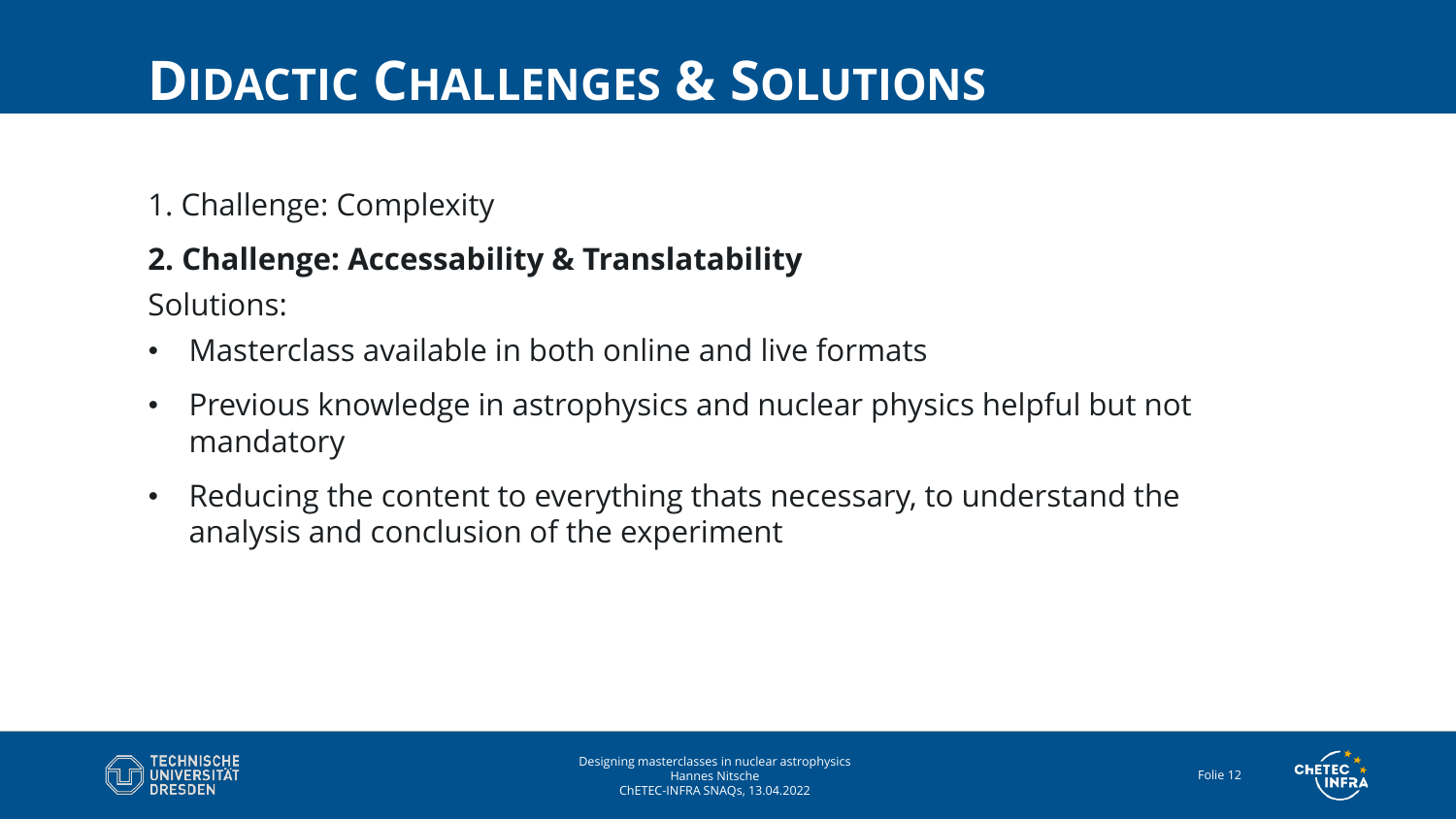- 1. Challenge: Complexity
- 2. Challenge: Accessabiliy & Translatabiliy

#### **3. Challenge: High level of abstraction**

Solutions:

- Question-driven learning
- Research oriented: Building around one experiment and its results



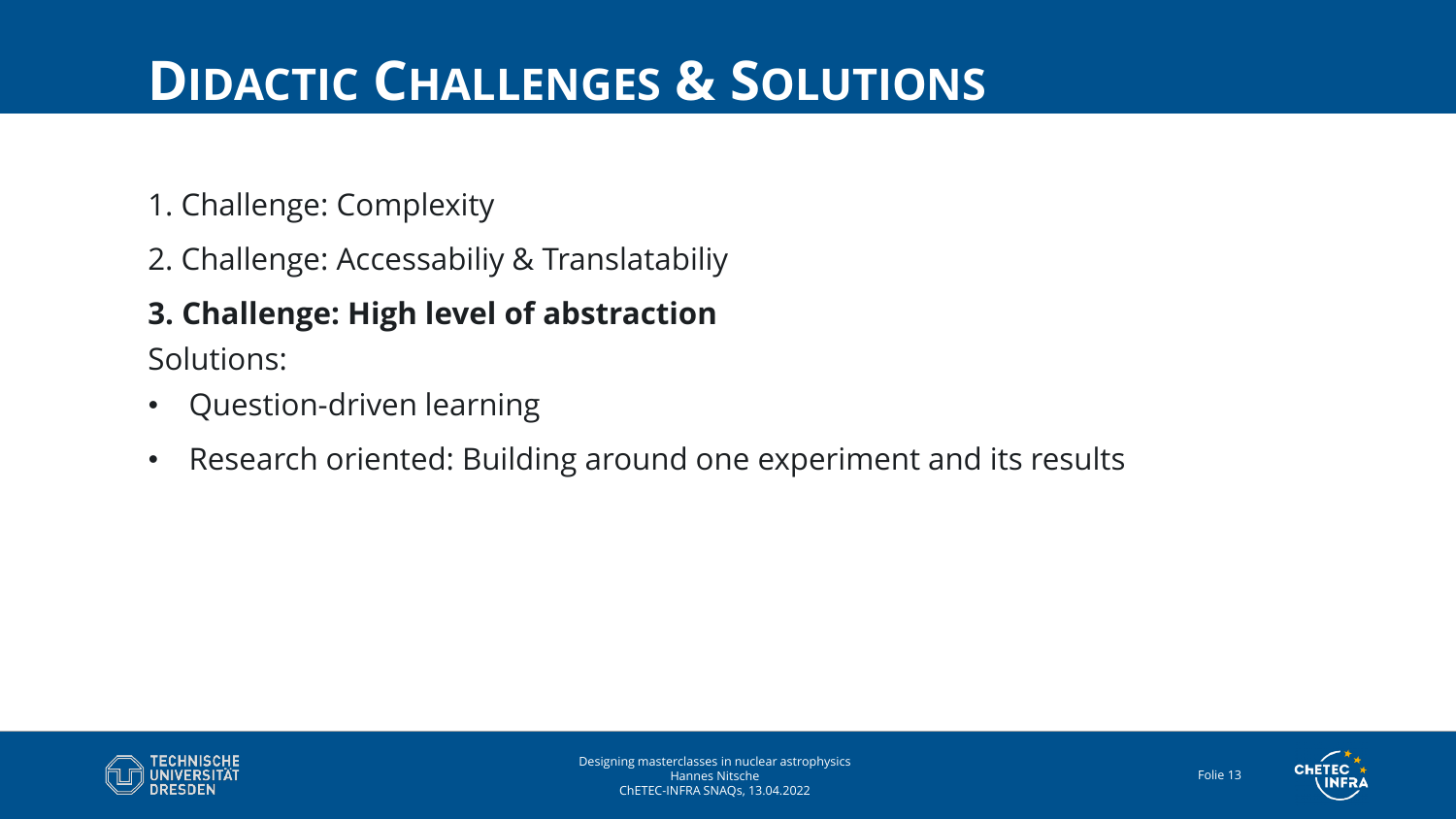- 1. Challenge: Complexity
- 2. Challenge: Accessabiliy & Translatabiliy
- 3. Challenge: High level of abstraction

#### **4. Challenge: Capturing the Bigger Picture**

Solutions:

- oriented at Nature-of Science-Aspects of nuclear astrophysics
- Gaining insight into working methods and the process of knowledge aquisition



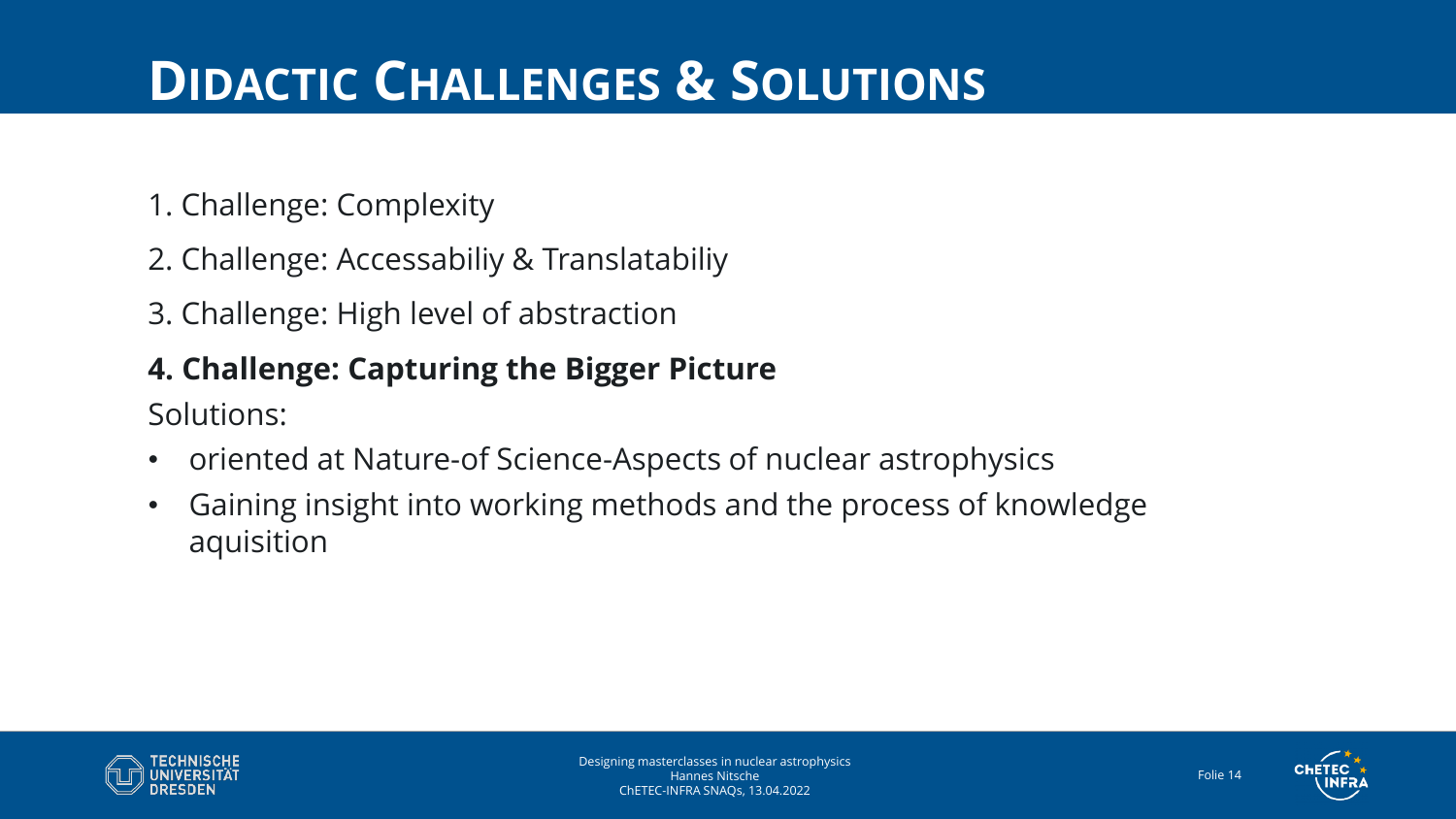# GENERAL **DESIGN ASPECTS** OF THE MASTERCLASSES



Designing masterclasses in nuclear astrophysics Hannes Nitsche ChETEC-INFRA SNAQs, 13.04.2022



Folie 15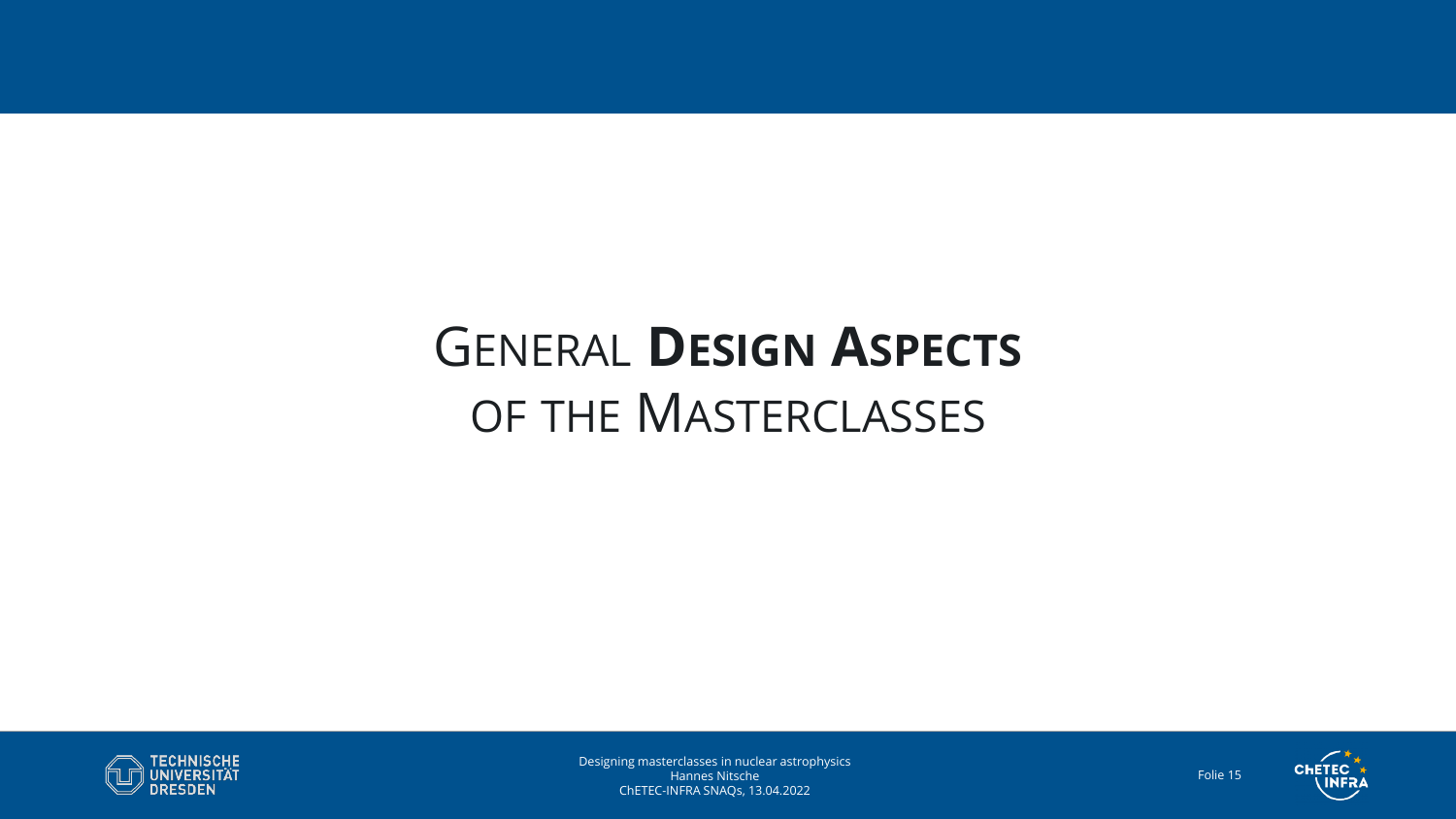### **GENERAL DESIGN ASPECTS: STRUCTURE**

| <b>PHASE</b>                                             | <b>CONTENT</b>                           | <b>METHOD</b>       |  |
|----------------------------------------------------------|------------------------------------------|---------------------|--|
|                                                          | <b>Historical Insight</b>                | lecture             |  |
| <b>Beginning &amp; Motivation</b>                        | Insight in modern Research               | short video         |  |
|                                                          | <b>Nuclear Reactions</b>                 | <b>Group Puzzle</b> |  |
| Basics of nuclear physics                                | Binding Energy + (In)stability           | lecture             |  |
| <b>Basics of Stellar evolution</b>                       | Building a Hertzsprung-Russell-Diagram   | Group project       |  |
|                                                          | Story of the evolution of a Star         | "tale lecture"      |  |
| Basics of stellar nucleosynthesis                        | Hydrogen & helium burning                | lecture             |  |
|                                                          | <b>Basics of Gamma spectroscopy</b>      | Partner work        |  |
| Analysis & Evaluation of a<br>nuclear physics experiment | Data Analysis                            |                     |  |
|                                                          | <b>Evaluation &amp; Discussion</b>       | Plenum              |  |
| Emergence of higher elements                             | Neutron sources and their meaning        | lecture             |  |
|                                                          | S- and R-Processes: Nuclei Domino        | Game                |  |
| <b>Outlook</b>                                           | <b>Cosmological &amp; open Questions</b> | Plenum              |  |



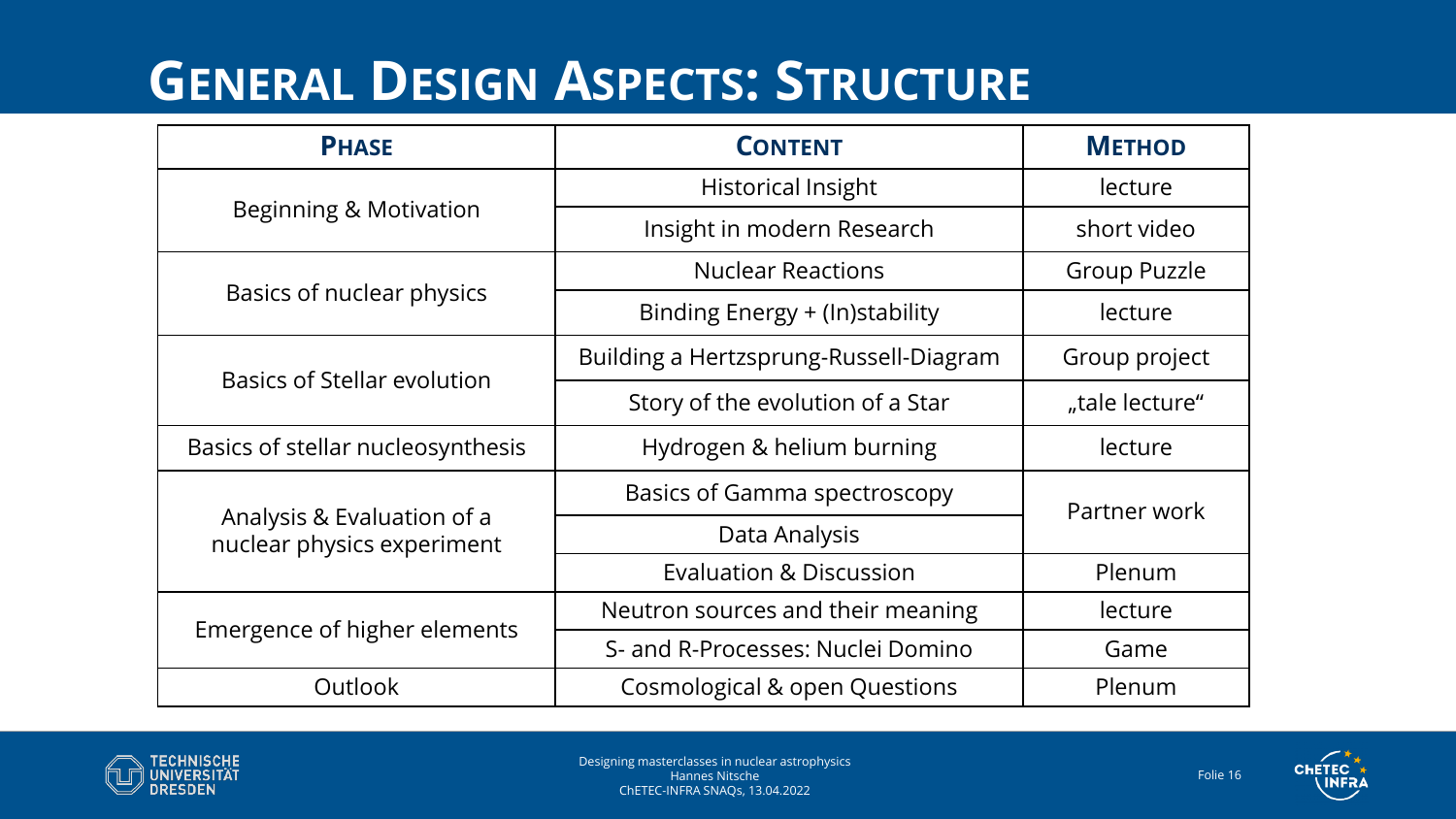### **GENERAL DESIGN ASPECTS: STRUCTURE**

| <b>PHASE</b>                                             | <b>CONTENT</b>                                           | <b>METHOD</b>       |  |
|----------------------------------------------------------|----------------------------------------------------------|---------------------|--|
|                                                          | <b>Historical Insight</b>                                | lecture             |  |
| Beginning & Motivation                                   | <b>Insight in modern Research</b>                        | short video         |  |
|                                                          | <b>Nuclear Reactions</b>                                 | <b>Group Puzzle</b> |  |
| Basics of nuclear physics                                | Binding Energy + (In)stability                           | lecture             |  |
| <b>Basics of Stellar evolution</b>                       | <b>Building a Hertzsprung-Russell-</b><br><b>Diagram</b> | Group project       |  |
|                                                          | Story of the evolution of a Star                         | "tale lecture"      |  |
| Basics of stellar nucleosynthesis                        | Hydrogen & helium burning                                | lecture             |  |
|                                                          | <b>Basics of Gamma spectroscopy</b>                      | Partner work        |  |
| Analysis & Evaluation of a<br>nuclear physics experiment | <b>Data Analysis</b>                                     |                     |  |
|                                                          | <b>Evaluation &amp; Discussion</b>                       | Plenum              |  |
| Emergence of higher elements                             | Neutron sources and their meaning                        | lecture             |  |
|                                                          | <b>S- and R-Processes: Nuclei Domino</b>                 | Game                |  |
| <b>Outlook</b>                                           | Cosmological & open Questions                            | Plenum              |  |





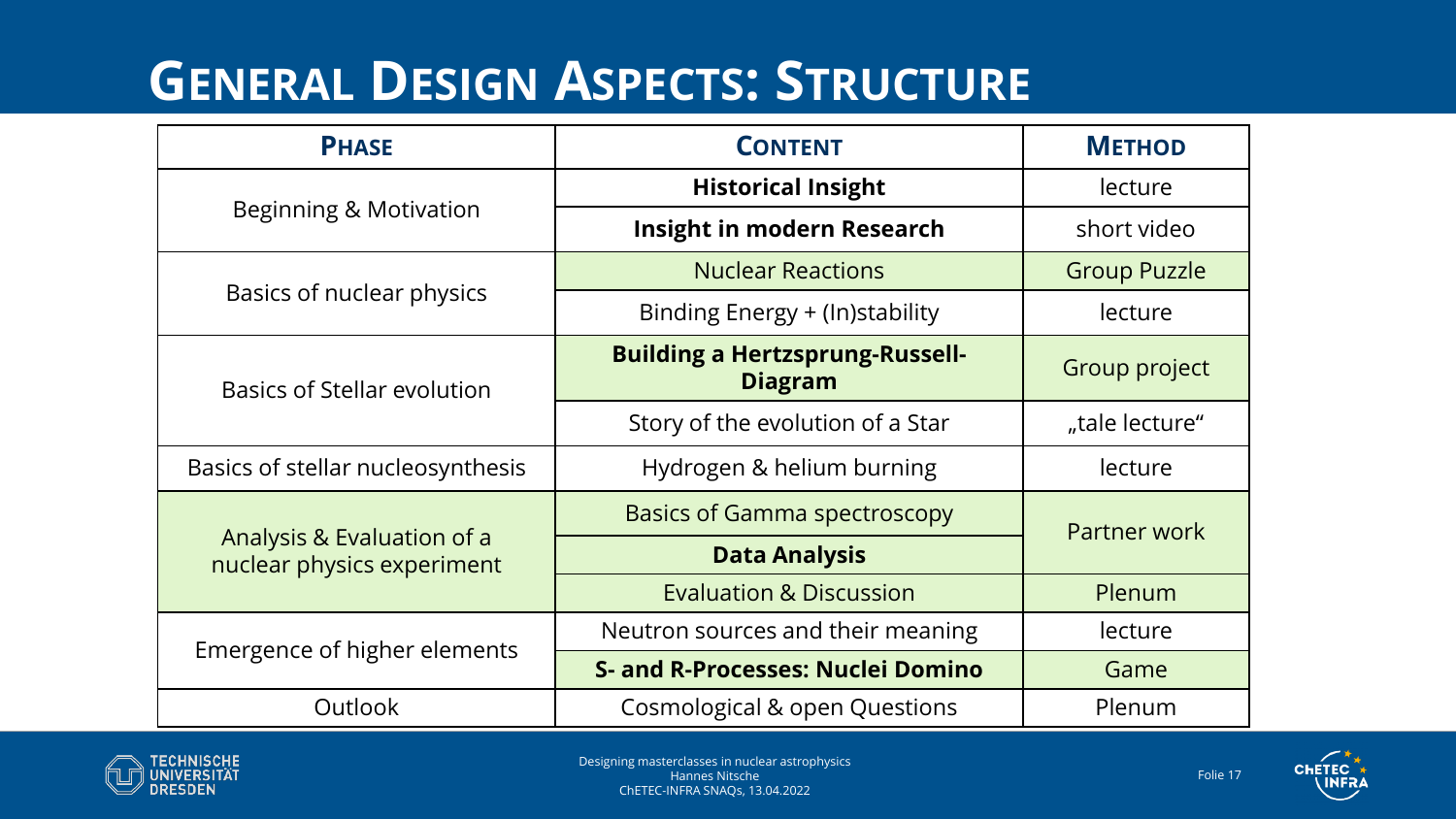### **GENERAL DESIGN ASPECTS**

#### **Question driven Learning**

• Every learning phase has the task, to **answer a question** and **create new questions**!





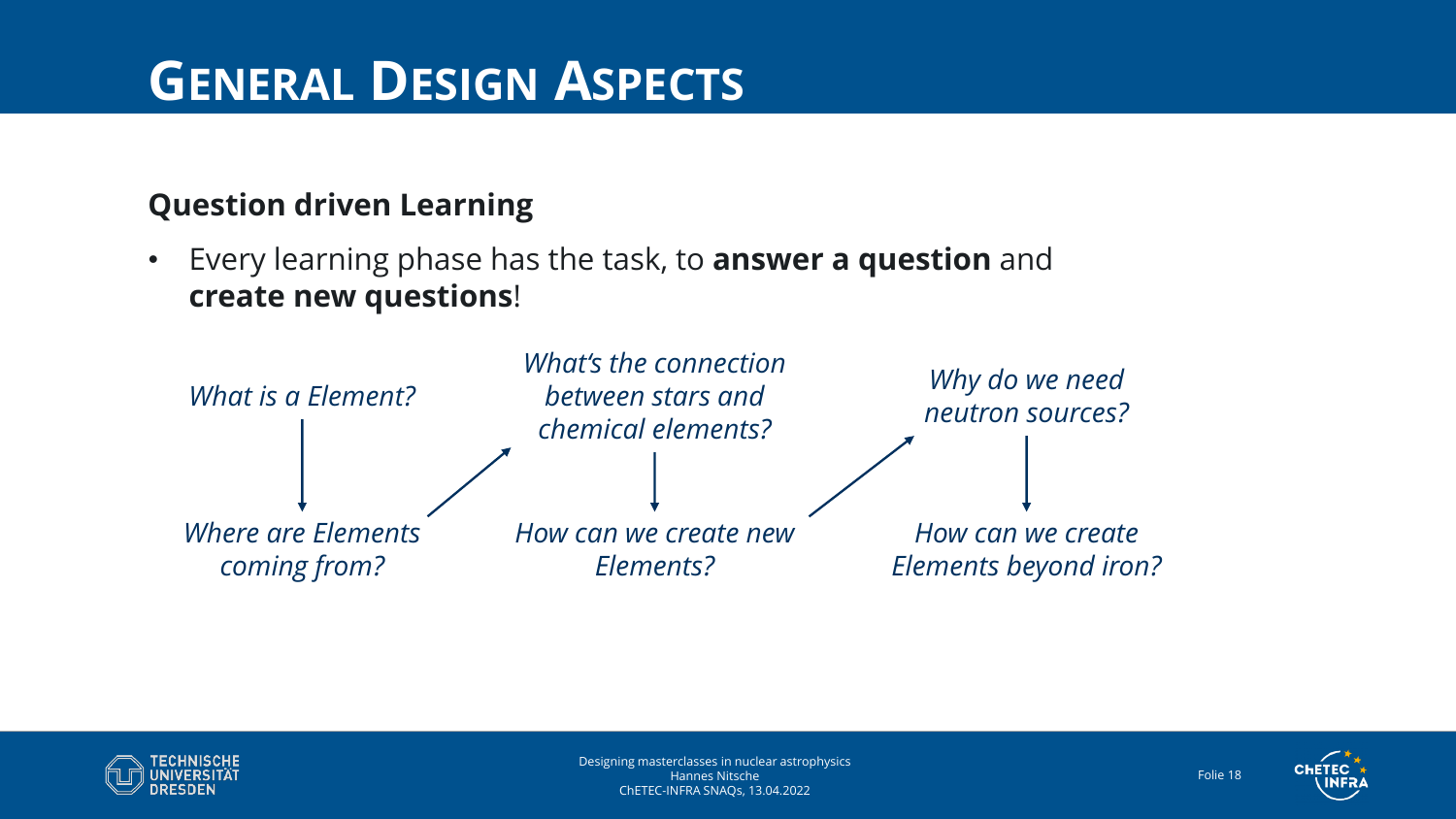

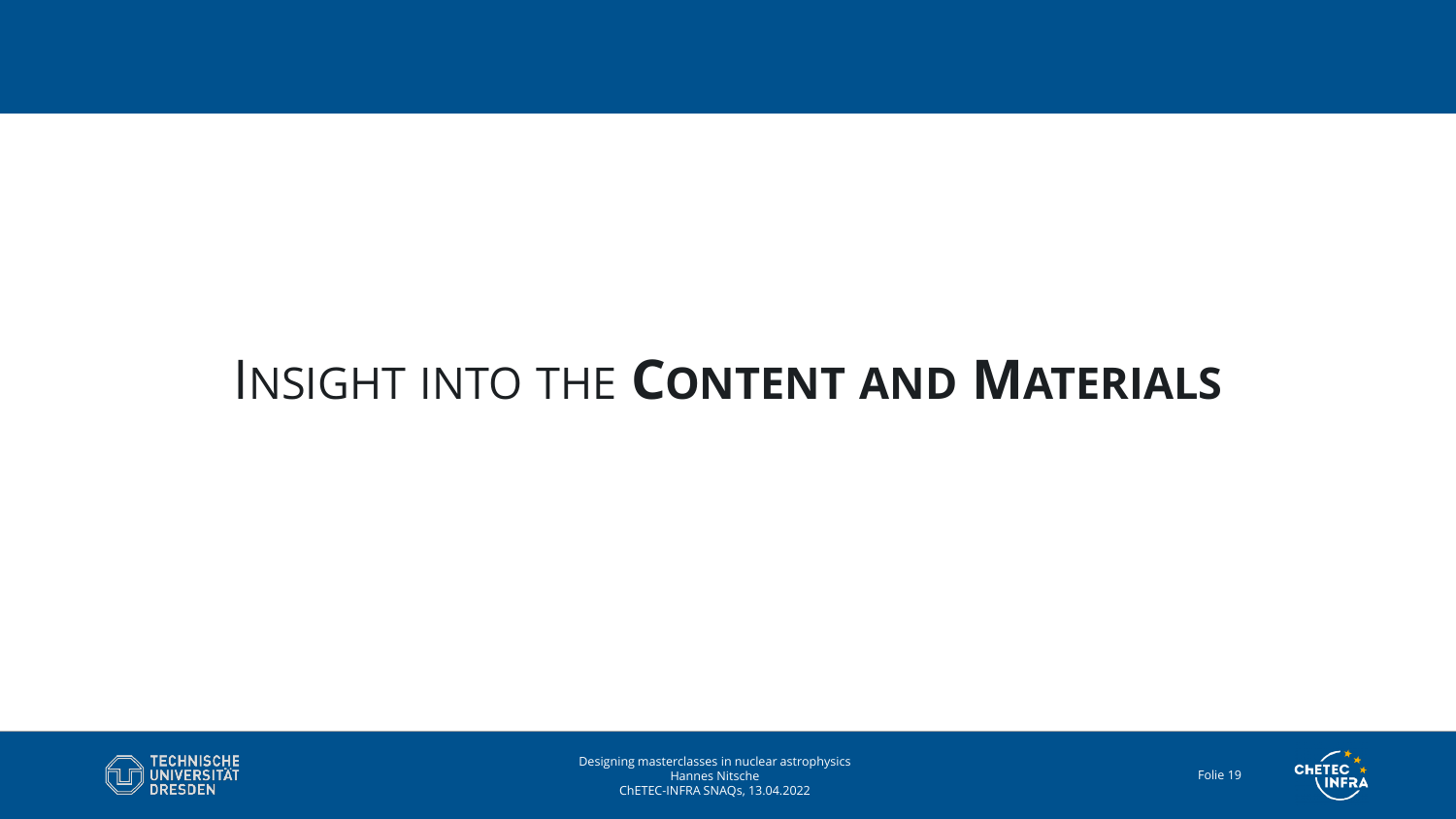#### **Beginning & Motivation**

- Historical Insights: Reconstruction of the concept of chemical elements in history
	- 1. Four Elements in the antiquity



Fire Earth Water Air

- 2. Alchemy as natural philosohy in the 2. century Transmutation as early (obsolete) precursor of nucleosynthesis
- 3. Developement of the periodic table
- 4. Measurement of modern element abundances



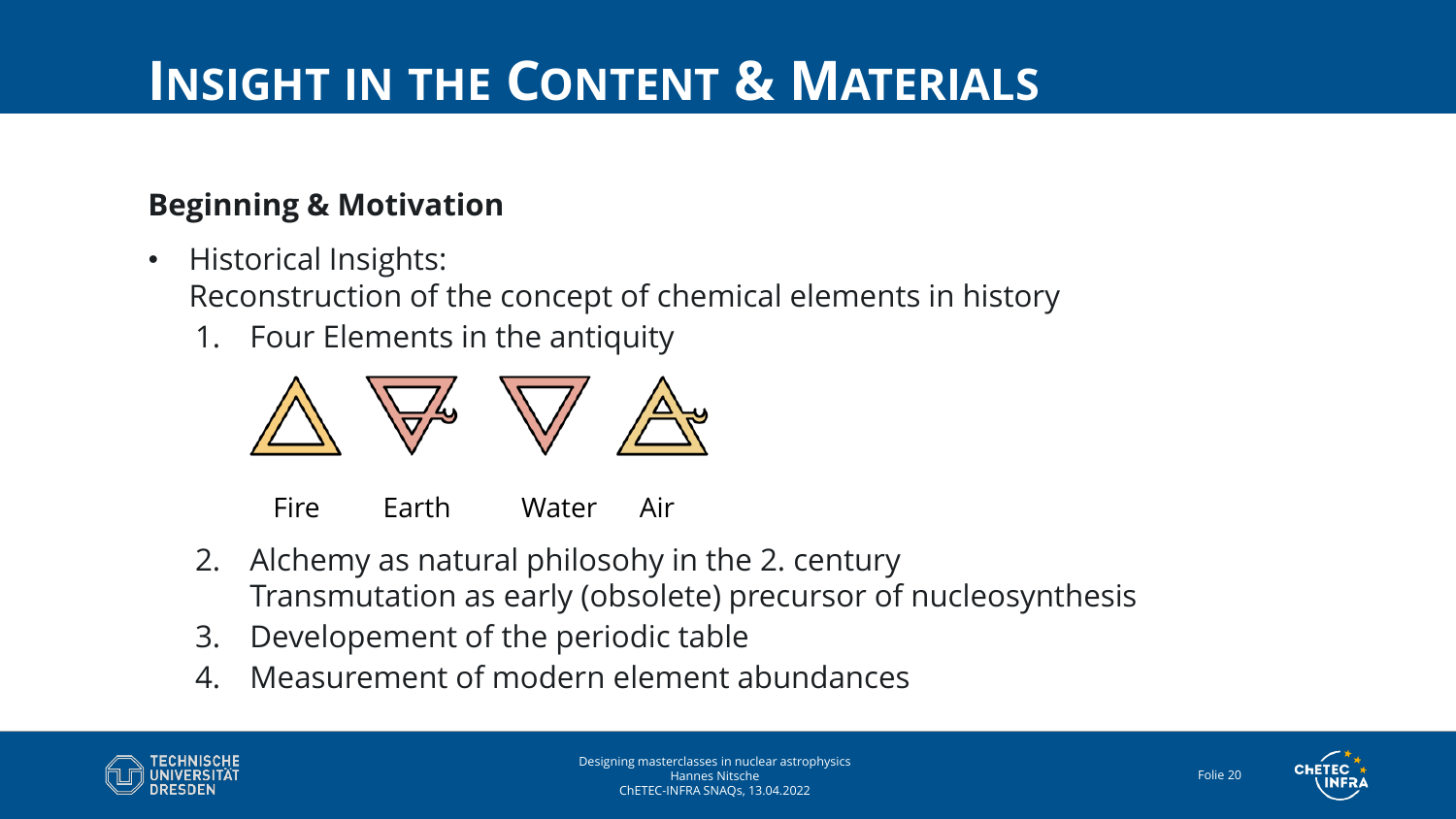#### **Beginning & Motivation**

Insight in modern research:

- Taking a Look at the Felsenkeller laboratory in Dresden in a short video
- Basic idea: Making the participants curious

*How can underground nuclear physics experiments help us to understand the development of stars and the emergence of elements?*



*Foto: André Wirsig / HZDR https://www.hzdr.de/db/Cms?pOid=50674&pNid=614*



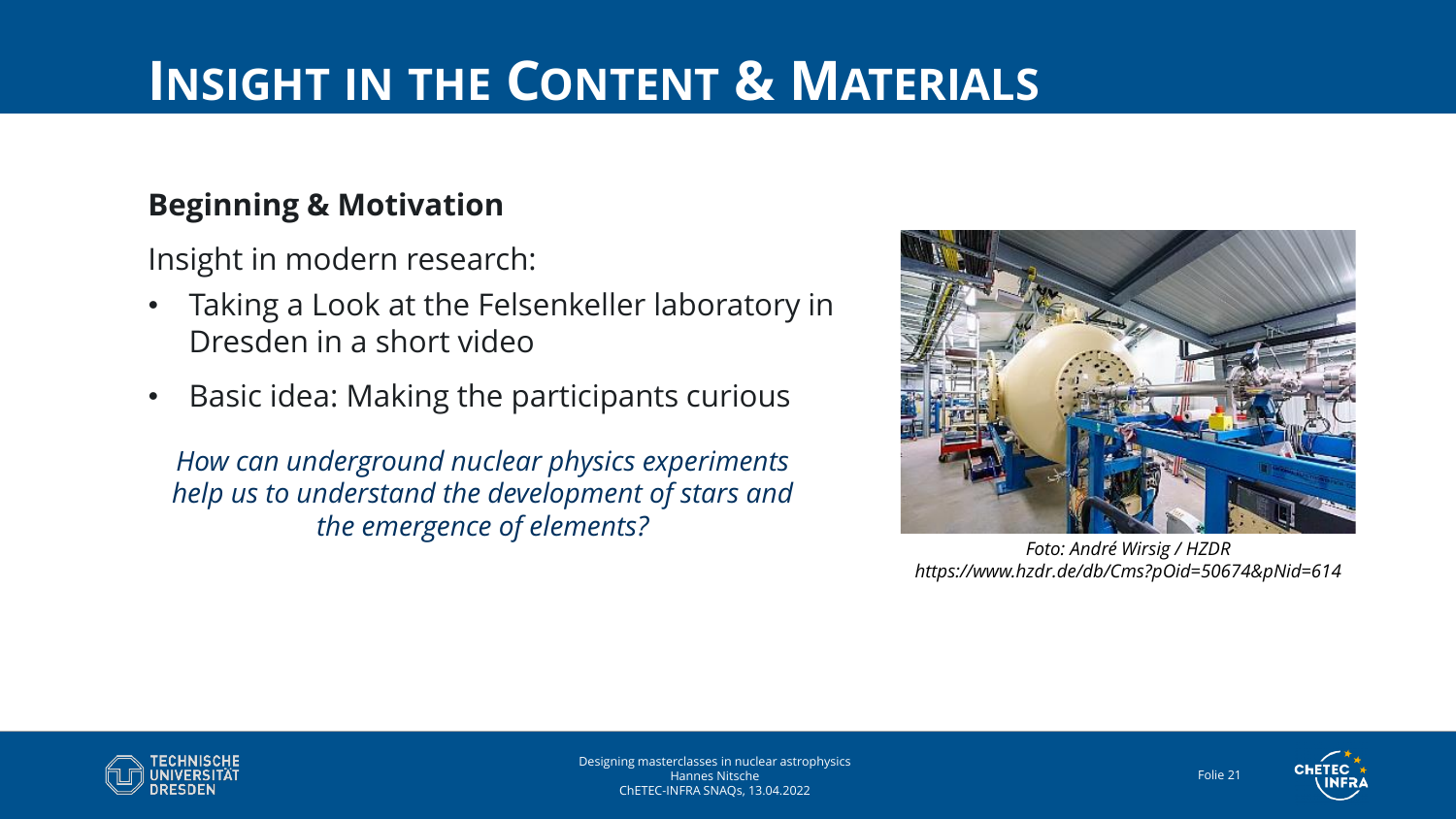#### **Beginning & Motivation**

Insight in modern research:

- Taking a Look at the Felsenkeller laboratory in Dresden in a short video
- Basic idea: Making the participants curious

*How can underground nuclear physics experiments help us to understand the development of stars and the emergence of elements?*



*Foto: André Wirsig / HZDR https://www.hzdr.de/db/Cms?pOid=50674&pNid=614*



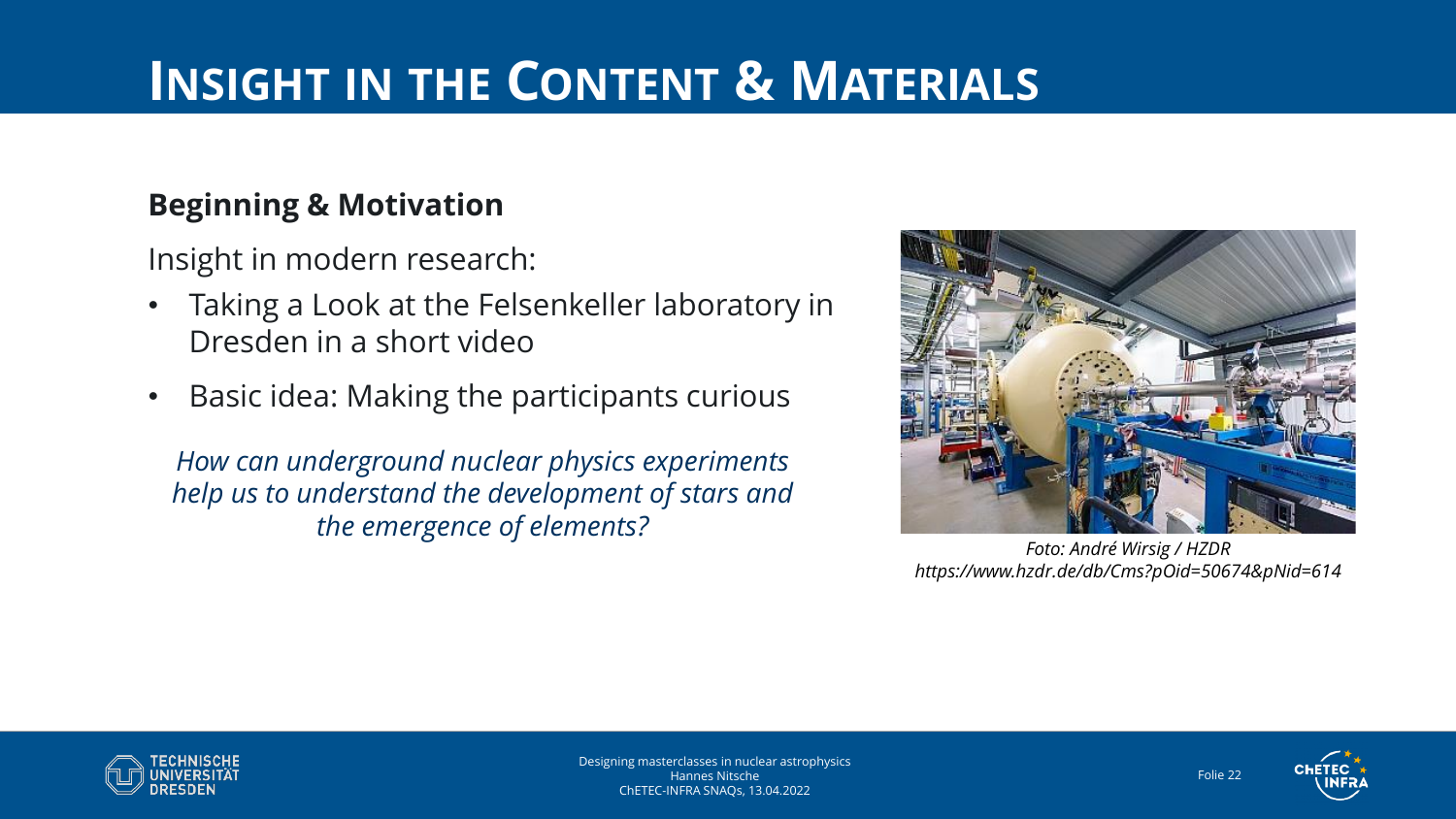#### **Building a Hertzsprung-Russell-Diagram**

- Every participant gets the key datas of multiple stars and has to locate his stars into a shared diagram
- Creating a HRD together



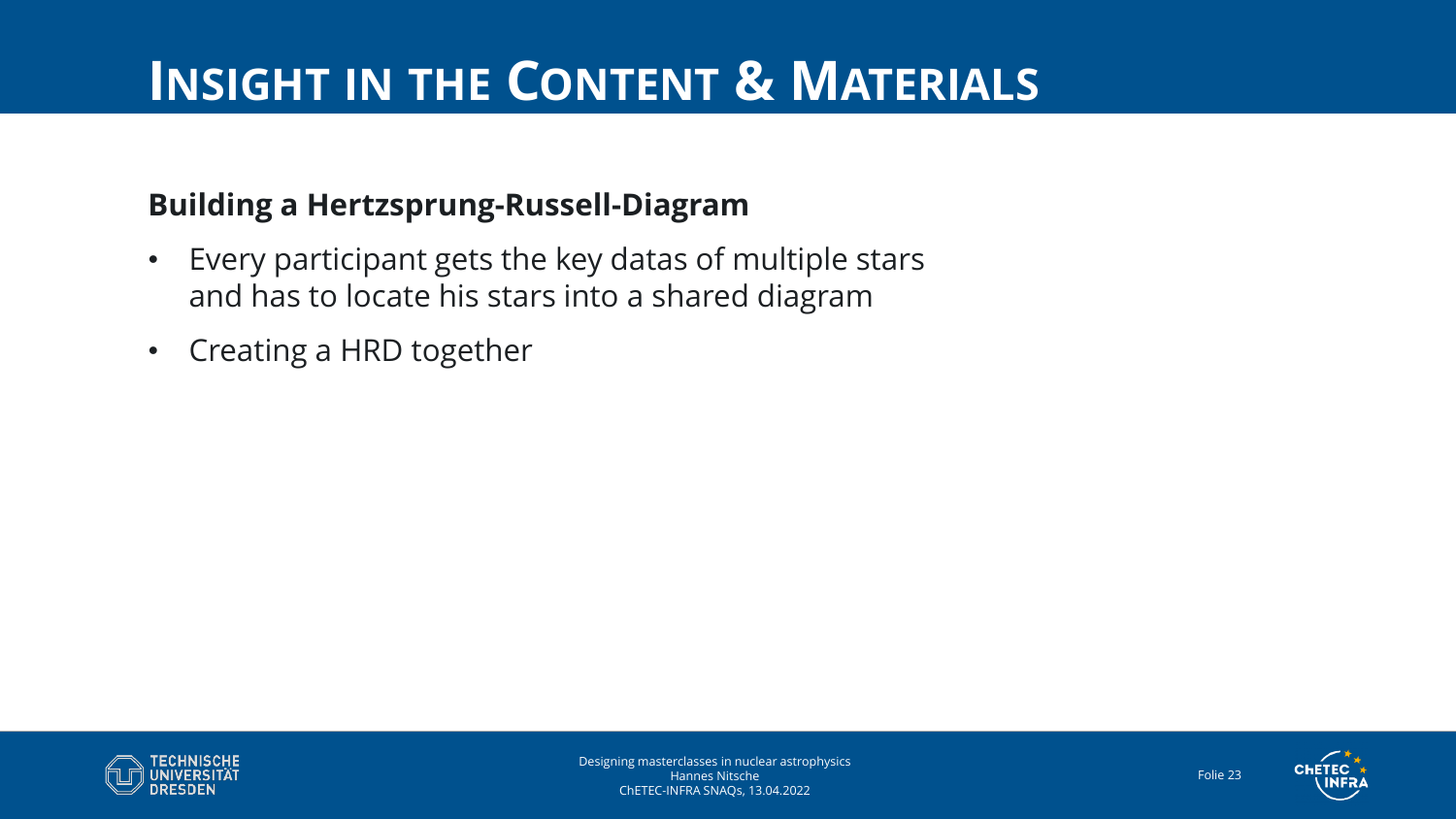#### **Building a Hertzsprung-Russell-Diagram**

| Eckdaten                    |                  |                        |
|-----------------------------|------------------|------------------------|
| Scheinbare Helligkeit       | $0,87$ mag       |                        |
| Leuchtkraft                 | 150 $L_{\odot}$  |                        |
| <b>Effektive Temperatur</b> | 3850 K           |                        |
| <b>Spektralklasse</b>       | K                |                        |
| Masse                       | 1,16 $M_{\odot}$ |                        |
| Radius                      | 44,2 $R_{\odot}$ |                        |
| <b>Entfernung</b>           | 66,6 Lj          | Aldebaran hebt sich du |
| <b>Sternbild</b>            | Stier            | den benachba           |



urch seine rote Farbe von irten Plejaden ab

#### Eigenschaften

Aldebaran ist ein Doppelsternsystem im Sternenbild Stier. Der Name bedeutet Der Folgende, da Aldebaran von der Erde aus gesehen den Plejaden folgt. Es handelt sich um einen roten Riesen, dessen auffällig rote Farbe freiäugig am Nachthimmel gut erkennbar ist. Aldebaran hat ungefähr die Masse der Sonne, allerdings den 44-fachen Radius und die 150-fache Leuchtkraft.





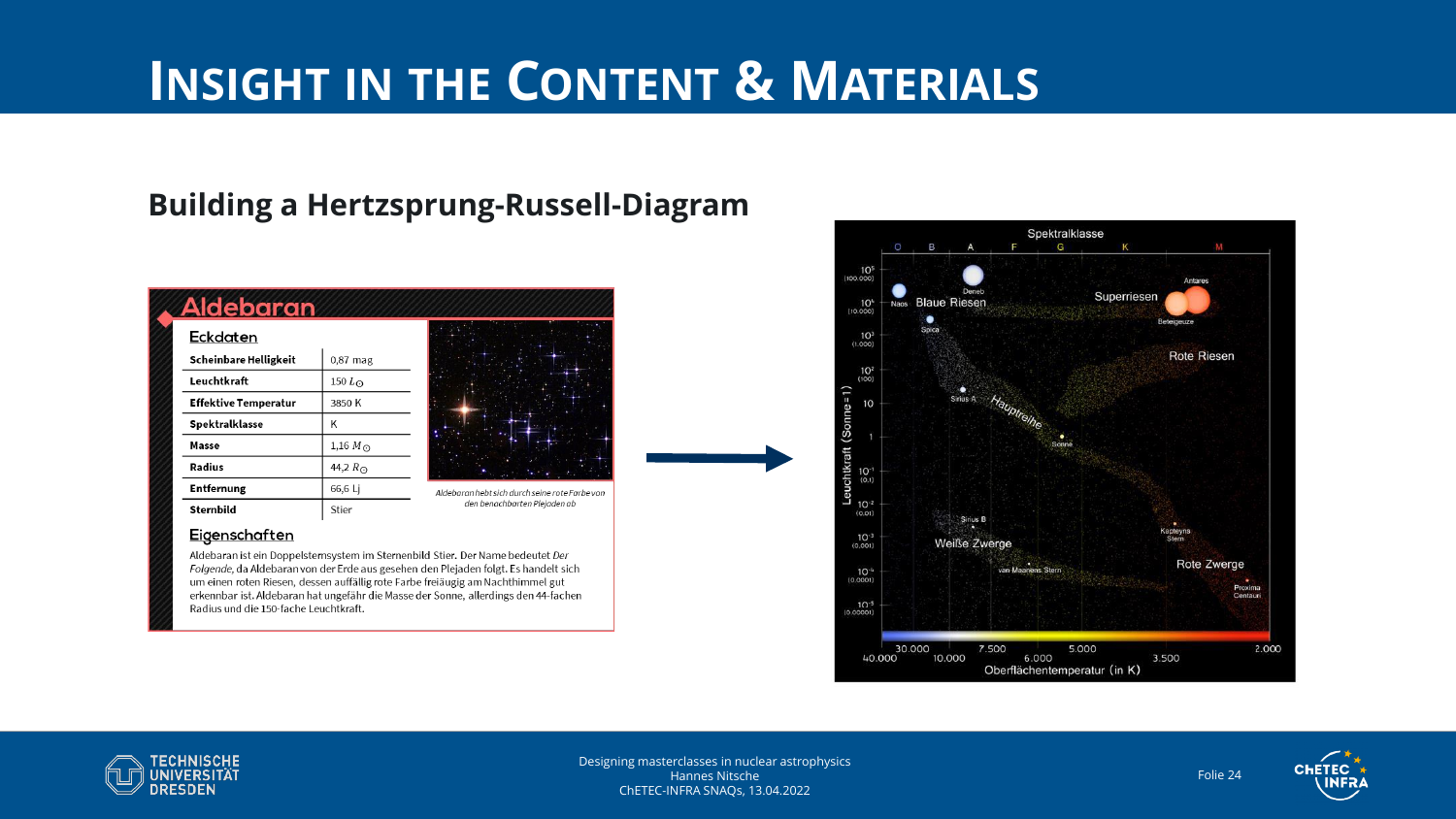#### **Data-Analysis of a nuclear physics experiment**

- Measurements of the  $^{14}_{7}N(\alpha,\gamma)^{18}_{~9}F$  reaction
- Analysing the data in partner work Peak measurement, calculating the cross section and the reaction rate)
	- Driven by Small step work orders
- Understanding the importance of the reaction as possible neutron source





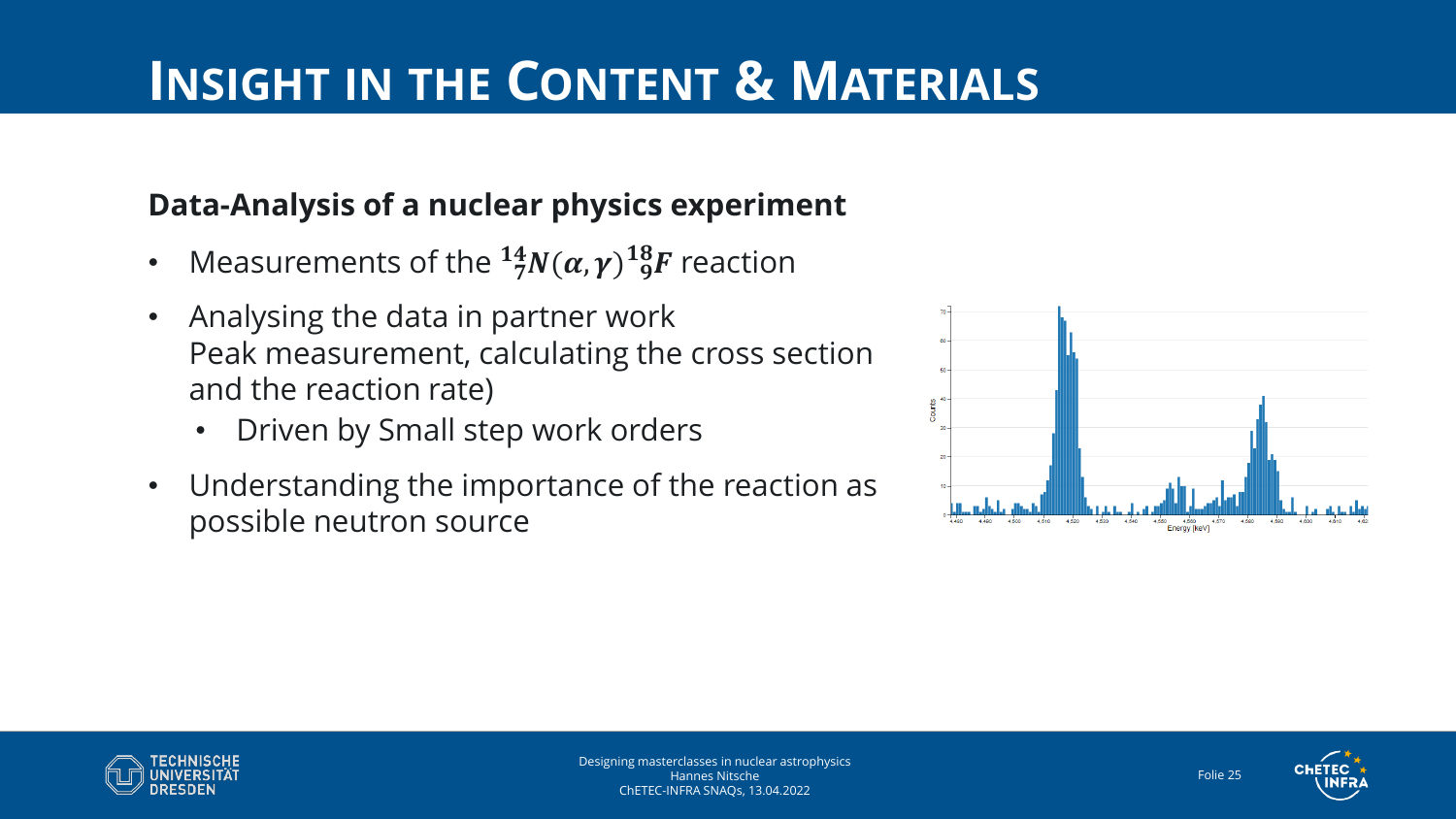#### **Teaching S- and R-Processes in a Board Game**

- Table of Nuclides as a board
- Neutron captures & radioactive decays as possible steps in the board game
- Throwing of a dice determines the possible steps
- Goal:
	- Creating higher elements
	- Analyzing the influence of higher neutron fluxes
	- Highly stochastic process !



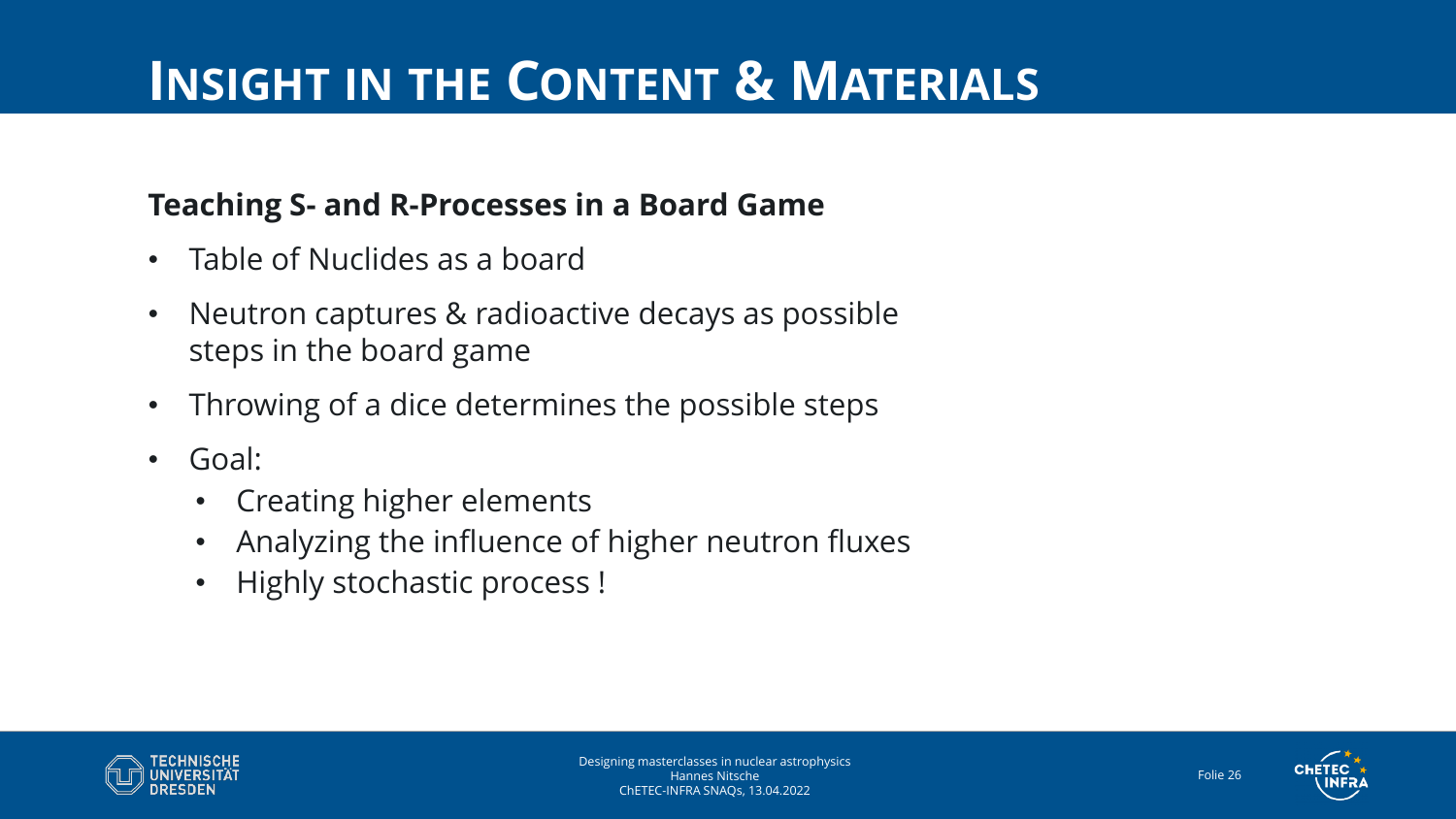#### Entstehung schwerer Elemente Nuklid-Domino

|     | Protonenanzahl Z                                             |                                                              |                                                         |                                                                                                                                                                                                                                      |                                                         |                                                                                                    |                                                              | ₩                                                     | ziet des ap<br>Die Aufgab<br>synthetisie<br>Schritten a |
|-----|--------------------------------------------------------------|--------------------------------------------------------------|---------------------------------------------------------|--------------------------------------------------------------------------------------------------------------------------------------------------------------------------------------------------------------------------------------|---------------------------------------------------------|----------------------------------------------------------------------------------------------------|--------------------------------------------------------------|-------------------------------------------------------|---------------------------------------------------------|
| 32p | $Ge-63$<br>$\lambda = 1.1 \cdot 10^{-7}$ $\frac{1}{2}$       | Ge-64<br>$\lambda = 1.1 \cdot 10^{-7} \frac{1}{2}$           | Ge-65                                                   | Ge-66<br>$\lambda = 1.1 \cdot 10^{-7} \frac{1}{\pi}$ $\lambda = 1.1 \cdot 10^{-7} \frac{1}{\pi}$                                                                                                                                     | Ge-67                                                   | Ge-68<br>$\lambda = 1, 1 \cdot 10^{-7} \frac{1}{\pi}$ $\lambda = 1, 1 \cdot 10^{-7} \frac{1}{\pi}$ | Ge-69<br>$\lambda=1,1\cdot 10^{-7}\frac{1}{\gamma}$          | <b>Ziel</b><br><b>Ge-70</b><br>stabil                 | Spielregelı<br>Um die Nul<br>oben recht:                |
| 31p | $Ga-62$<br>$\lambda = 1, 1 \cdot 10^{-7}$ $\frac{1}{1}$      | $Ga-63$<br>$\lambda = 1, 1 \cdot 10^{-7} \frac{1}{7}$        | $Ga-64$<br>$\lambda = 1, 1 \cdot 10^{-7} \frac{1}{e}$   | $Ga-65$<br>$\lambda = 1, 1 \cdot 10^{-7} \frac{1}{\epsilon}$                                                                                                                                                                         | $Ga-66$<br>$\lambda = 1, 1 \cdot 10^{-7} \frac{1}{2}$   | $Ga-67$<br>$\lambda = 1, 1 \cdot 10^{-7}$ $\frac{1}{1}$                                            | $Ga-68$<br>$\lambda = 1, 1 \cdot 10^{-7}$ $\frac{1}{1}$      | Ga-69<br>stabil                                       | Neutronene<br>können au<br>Wenn du ar<br>Berech<br>1.   |
| 30p | $Zn-61$<br>$\lambda = 1, 1 \cdot 10^{-7}$ $\frac{1}{2}$      | $Zn-62$<br>$\lambda = 1, 1 \cdot 10^{-7} \frac{1}{\epsilon}$ | $Zn-63$<br>$\lambda = 1, 1 \cdot 10^{-7}$ $\frac{1}{2}$ | $Zn-64$<br>$\lambda = 1, 1 \cdot 10^{-7}$ <sup>1</sup>                                                                                                                                                                               | Zn-65<br>$\lambda = 1, 1 \cdot 10^{-7}$                 | $Zn-66$<br>stabil                                                                                  | $Zn-67$<br>stabil                                            | $Zn-68$<br>stabil                                     | an, wie<br>Entneh<br>2.<br>gelingt                      |
| 29p | $Cu-60$<br>$\lambda = 1, 1 \cdot 10^{-7} \frac{1}{\epsilon}$ | $Cu-61$<br>$\lambda = 1, 1 \cdot 10^{-7}$ $\frac{1}{2}$      | $Cu-62$<br>$\lambda = 1, 1 \cdot 10^{-7}$ $\frac{1}{2}$ | $Cu-63$<br>stabil                                                                                                                                                                                                                    | $Cu-64$<br>$\lambda = 1.1 \cdot 10^{-7}$                | $Cu-65$<br>stabil                                                                                  | Cu-66<br>$\lambda = 1, 1 \cdot 10^{-7}$ $\frac{1}{2}$        | Cu-67<br>$\lambda = 1, 1 \cdot 10^{-7}$ $\frac{1}{2}$ | Neutro<br>Wenn<br>3.<br>auf de<br>auf de                |
| 28p | <b>Ni-59</b><br>$\lambda = 1, 1 \cdot 10^{-7} \frac{1}{2}$   | <b>Ni-60</b><br>stabil                                       | <b>Ni-61</b><br>stabil                                  | <b>Ni-62</b><br>stabil                                                                                                                                                                                                               | Ni-63<br>$\lambda = 1, 1 \cdot 10^{-7}$                 | <b>Ni-64</b><br>stabil                                                                             | <b>Ni-65</b><br>$\lambda = 1, 1 \cdot 10^{-7}$ $\frac{1}{2}$ | <b>Ni-66</b><br>$\lambda = 1, 1 \cdot 10^{-7}$        | Wenn<br>Du mu<br>(Beta-l<br>beend                       |
| 27p | $Co-58$<br>$-1.1 \cdot 10^{-7}$ <sup>1</sup>                 | $Co-59$<br>stabil                                            | $Co-60$                                                 | $Co-61$<br>$\lambda = 1, 1 \cdot 10^{-7} \frac{1}{\epsilon}$ $\left  \lambda = 1, 1 \cdot 10^{-7} \frac{1}{\epsilon} \right $                                                                                                        | $Co-62$<br>$\lambda = 1, 1 \cdot 10^{-7}$ $\frac{1}{2}$ | $Co-63$<br>$\lambda = 1, 1 \cdot 10^{-7}$ $\frac{1}{1}$                                            | $Co-64$<br>$\lambda = 1, 1 \cdot 10^{-7}$ $\frac{1}{2}$      | $Co-65$<br>$\lambda = 1.1 \cdot 10^{-7}$              |                                                         |
| 26p | Fe-57<br>stabil                                              | <b>Start</b><br>Fe-58<br>stabil                              | Fe-59                                                   | Fe-60<br>$\lambda = 1, 1 \cdot 10^{-7} \frac{1}{e}$ $\lambda = 1, 1 \cdot 10^{-7} \frac{1}{e}$ $\lambda = 1, 1 \cdot 10^{-7} \frac{1}{e}$                                                                                            | Fe-61                                                   | Fe-62<br>$\lambda = 1, 1 \cdot 10^{-7} \frac{1}{\epsilon}$                                         | Fe-63<br>$\lambda = 1, 1 \cdot 10^{-7}$ $\frac{1}{2}$        | Fe-64<br>$\lambda = 1, 1 \cdot 10^{-7}$ $\frac{1}{2}$ |                                                         |
| 25p | Mn-56<br>$k = 1, 1 \cdot 10^{-7} \frac{1}{10}$               | Mn-57                                                        | <b>Mn-58</b>                                            | Mn-59<br>$\lambda = 1.1 \cdot 10^{-7} \frac{1}{\pi}$ $\lambda = 1.1 \cdot 10^{-7} \frac{1}{\pi}$ $\lambda = 1.1 \cdot 10^{-7} \frac{1}{\pi}$ $\lambda = 1.1 \cdot 10^{-7} \frac{1}{\pi}$ $\lambda = 1.1 \cdot 10^{-7} \frac{1}{\pi}$ | <b>Mn-60</b>                                            | Mn-61                                                                                              | $Mn-62$<br>$\lambda = 1.1 \cdot 10^{-7} \frac{1}{r}$         | Mn-63<br>$\lambda = 1.1 \cdot 10^{-7}$                |                                                         |
|     | 31n                                                          | 32n                                                          | 33n                                                     | 34n                                                                                                                                                                                                                                  | 35n                                                     | 36n                                                                                                | 37n                                                          | 38n                                                   | Neutronenanzahl N                                       |

#### Ziel des Spiels

Die Aufgabe besteht darin, mithilfe von Neutroneneinfang das Zielnuklid zu synthetisieren, es also mit deiner Spielfigur zu erreichen. Versuche dabei, in weniger Schritten als dein Gegenspieler ins Ziel zu kommen.

#### Spielregeln

Um die Nukleosynthese voranzutreiben, musst du versuchen, in der Nuklidkarte nach oben rechts zu klettern. Dabei hilft dir der Neutroneneinfang. Allerdings findet der Neutroneneinfang nur mit einer gewissen Wahrscheinlichkeit statt. Instabile Nuklide können auch zerfallen, bevor ein Neutroneneinfang erfolgt. Wenn du am Zug bist:

- 1. Berechne das Verzweigungsverhältnis für das Nuklid, auf dem du gerade stehst (gibt an, wie wahrscheinlich ein Neutroneneinfang im Vergleich zum Kernzerfall ist).
- 2. Entnehme der Tabelle, welche Zahl du würfeln musst, damit ein Neutroneneinfang gelingt. Je höher das Verzweigungsverhältnis, desto höher ist deine Chance für einen Neutroneneinfang.
- 3. Wenn deine Würfelzahl hoch genug ist, kannst du die Neutroneneinfangbewegung auf dem Spielbrett vornehmen (n erhöht sich um 1) und weiterspielen. Du darfst also auf dem neuen Feld wieder bei Schritt 1 beginnen.

Wenn deine Würfelzahl zu niedrig ist, zerfällt das Nuklid, auf dem du gerade stehst. Du musst also deine Spielfigur entsprechend der Regeln des Kernzerfalles bewegen (Beta-Minus, Beta-Plus oder doppelter Elektroneneinfang). Damit ist dein Zug beendet und dein Gegenspieler ist am Zug.

| Verzweigungsverhältnis b | Benötigte Zahl   |
|--------------------------|------------------|
| $0.05 - 0.20$            | 6                |
| $0,21 - 0,40$            | 5 oder 6         |
| $041 - 0.60$             | 4,5 oder 6       |
| $0,61 - 0,80$            | 3,4,5 oder 6     |
| $0,81 - 0,95$            | 2,3,4,5 oder 6   |
| $0.95 - 1$               | 1,2,3,4,5 oder 6 |